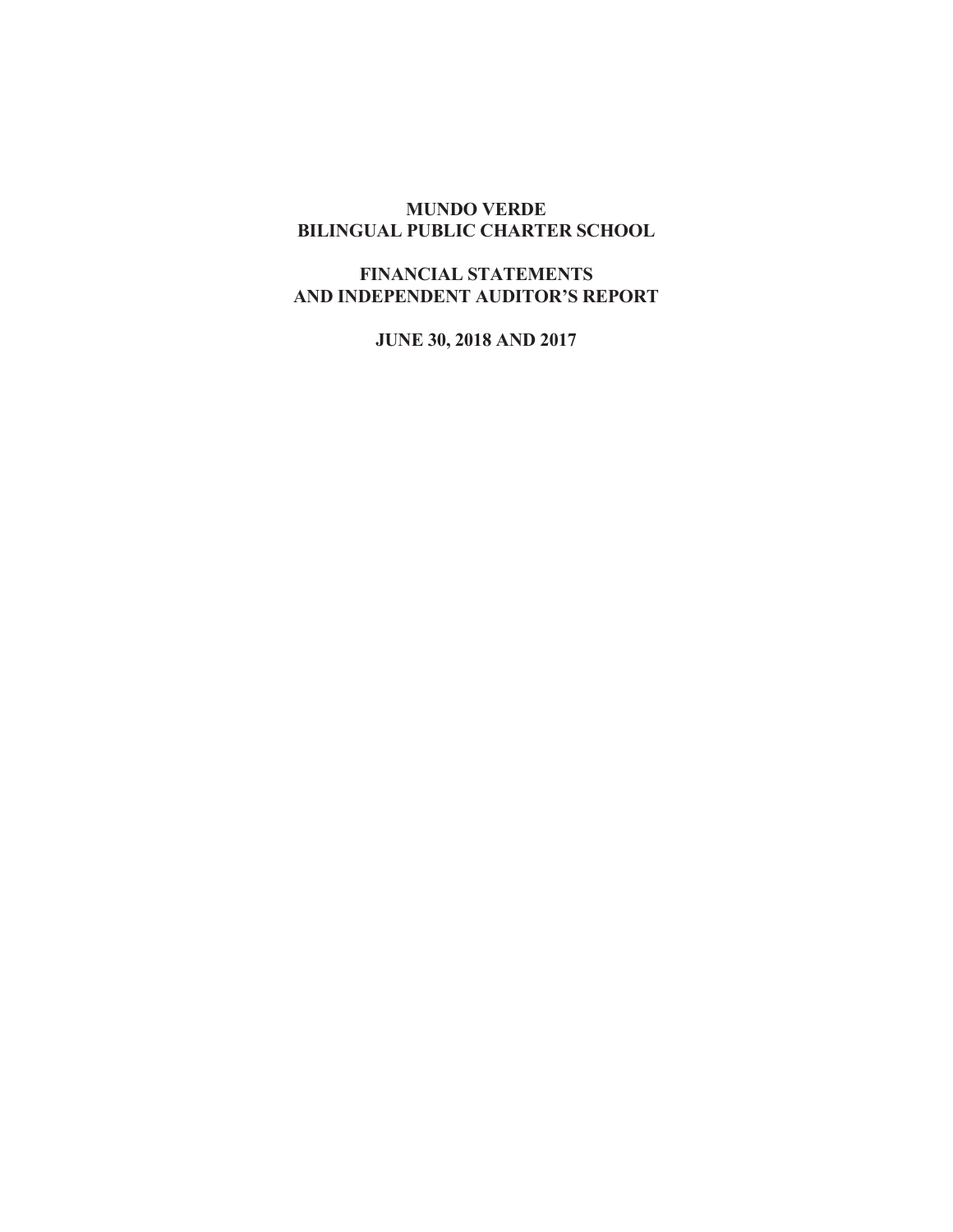# **TABLE OF CONTENTS**

|                                                                                                                                                               | Page No        |
|---------------------------------------------------------------------------------------------------------------------------------------------------------------|----------------|
| <b>INDEPENDENT AUDITOR'S REPORT</b>                                                                                                                           | $1 - 2$        |
| <b>FINANCIAL STATEMENTS</b>                                                                                                                                   |                |
| <b>Statements of Financial Position</b>                                                                                                                       | 3              |
| Statement of Activities, Year Ended June 30, 2018                                                                                                             | $\overline{4}$ |
| Statement of Activities, Year Ended June 30, 2017                                                                                                             | 5              |
| Statement of Functional Expense, Year Ended June 30, 2018                                                                                                     | 6              |
| Statement of Functional Expense, Year Ended June 30, 2017                                                                                                     | $\tau$         |
| <b>Statements of Cash Flows</b>                                                                                                                               | 8              |
| Notes to the Financial Statements                                                                                                                             | $9 - 17$       |
| Independent Auditor's Report on Internal Control over<br>Financial Reporting and on Compliance and Other<br>Matters Based on an Audit of Financial Statements |                |
| Performed in Accordance with Government Auditing Standards                                                                                                    | $18 - 19$      |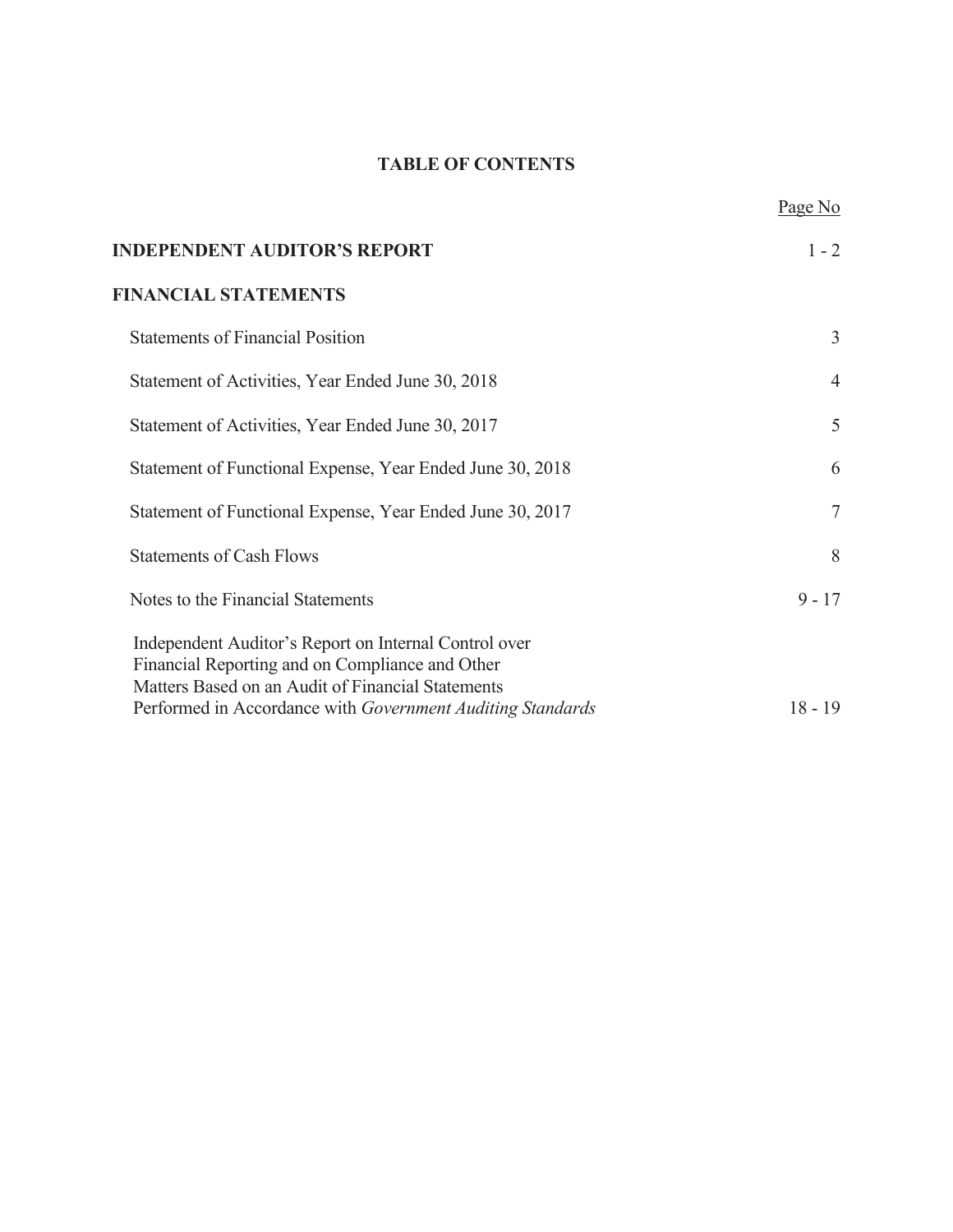

1730 Rhode Island Avenue, NW Suite 800 Washington, DC 20036 (202) 296-3306 Fax: (202) 296-0059

## Independent Auditors' Report

To the Board of Directors of Mundo Verde Bilingual Public Charter School Washington, DC

## **Report on the Financial Statements**

We have audited the accompanying financial statements of Mundo Verde Bilingual Public Charter School (a nonprofit organization), which comprise the statements of financial position as of June 30, 2018 and 2017, and the related statements of activities, functional expenses and cash flows for the years then ended, and the related notes to the financial statements.

## **Management's Responsibility for the Financial Statements**

Management is responsible for the preparation and fair presentation of these financial statements in accordance with accounting principles generally accepted in the United States of America; this includes the design, implementation, and maintenance of internal control relevant to the preparation and fair presentation of financial statements that are free from material misstatement, whether due to fraud or error.

## **Auditor's Responsibility**

Our responsibility is to express an opinion on these financial statements based on our audits. We conducted our audits in accordance with auditing standards generally accepted in the United States of America and the standards applicable to financial audits contained in *Government Auditing Standards*, issued by the Comptroller General of the United States. Those standards require that we plan and perform the audit to obtain reasonable assurance about whether the financial statements are free from material misstatement.

An audit involves performing procedures to obtain audit evidence about the amounts and disclosures in the financial statements. The procedures selected depend on the auditor's judgment, including the assessment of the risks of material misstatement of the financial statements, whether due to fraud or error. In making those risk assessments, the auditor considers internal control relevant to the entity's preparation and fair presentation of the financial statements in order to design audit procedures that are appropriate in the circumstances, but not for the purpose of expressing an opinion on the effectiveness of the entity's internal control. Accordingly, we express no such opinion. An audit also includes evaluating the appropriateness of accounting policies used and the reasonableness of significant accounting estimates made by management, as well as evaluating the overall presentation of the financial statements.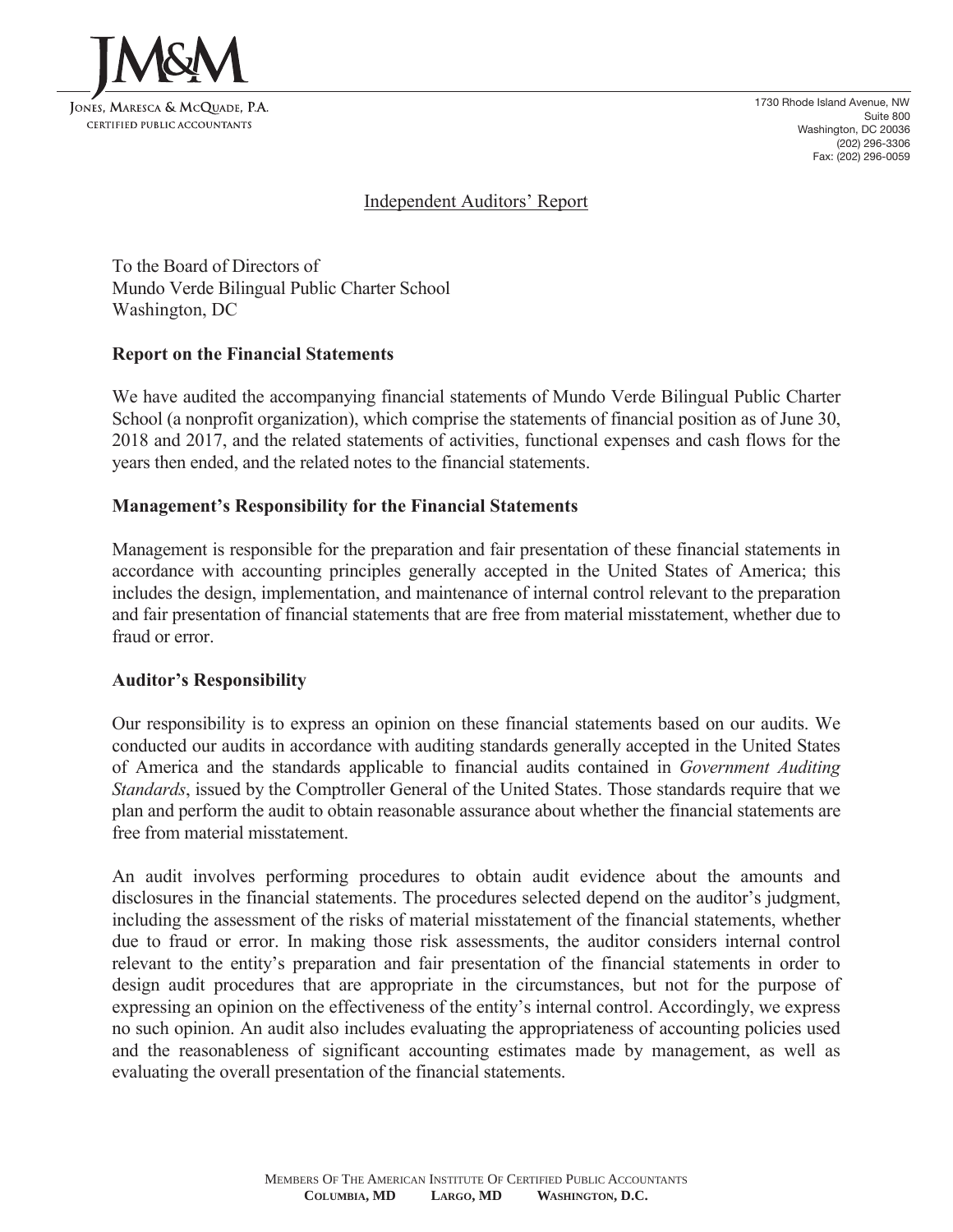Mundo Verde Bilingual Public Charter School Independent Auditor's Report Page 2

We believe that the audit evidence we have obtained is sufficient and appropriate to provide a basis for our audit opinion.

## **Opinion**

In our opinion, the financial statements referred to above present fairly, in all material respects, the financial position of Mundo Verde Bilingual Public Charter School as of June 30, 2018 and 2017, and the changes in its net assets and its cash flows for the years then ended in accordance with accounting principles generally accepted in the United States of America.

## **Other Reporting Required by** *Government Auditing Standards*

In accordance with *Government Auditing Standards*, we have also issued our report dated November 29, 2018, on our consideration of Mundo Verde Bilingual Public Charter School's internal control over financial reporting and on our tests of its compliance with certain provisions of laws, regulations, contracts, and grant agreements and other matters. The purpose of that report is solely to describe the scope of our testing of internal control over financial reporting and compliance and the results of that testing, and not to provide an opinion on the effectiveness of Mundo Verde Bilingual Public Charter School's internal control over financial reporting or on compliance. That report is an integral part of an audit performed in accordance with *Government Auditing Standards* in considering Mundo Verde Bilingual Public Charter School's internal control over financial reporting and compliance.

Jam Marica & Mc Quade PA

Washington, DC November 29, 2018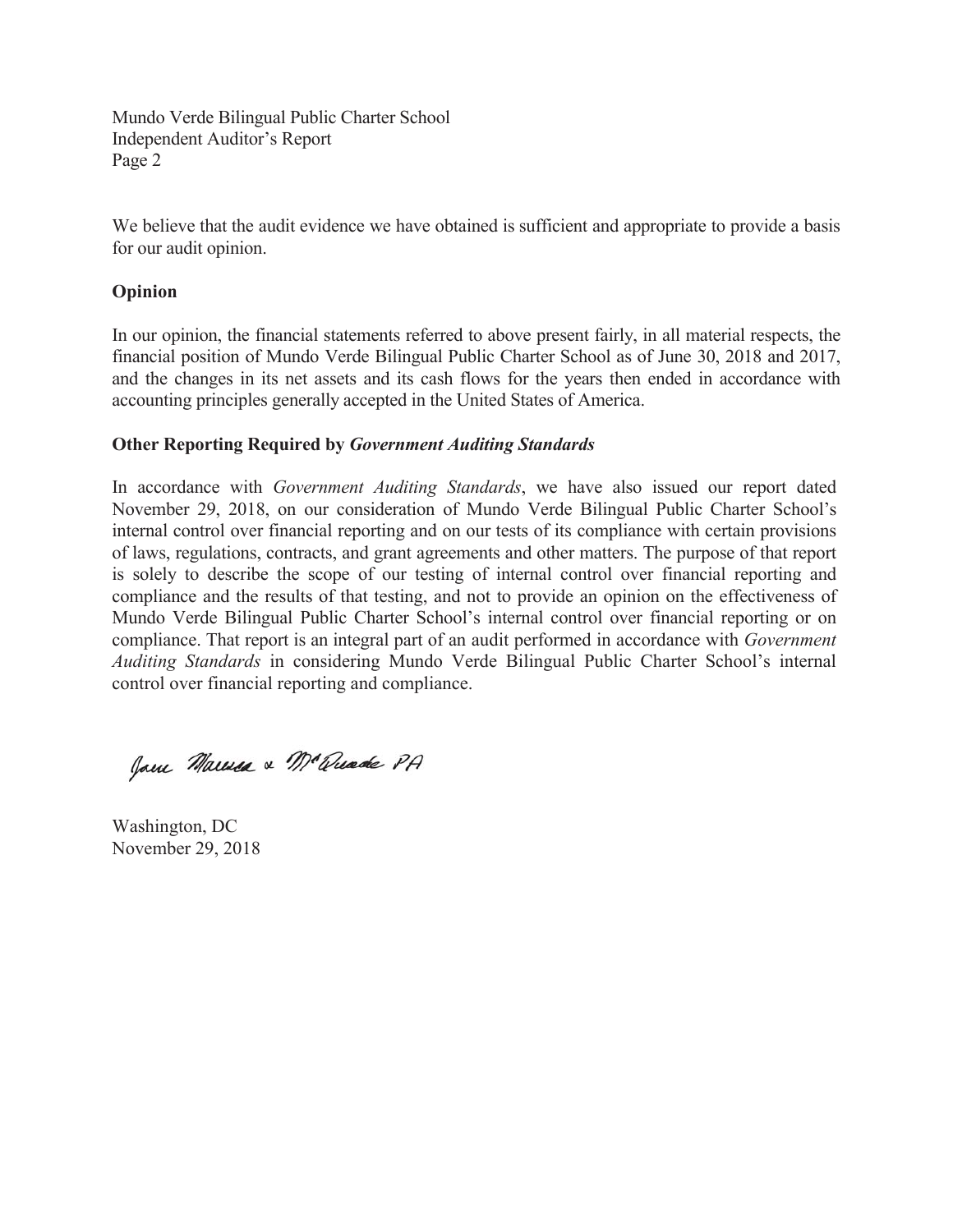# **MUNDO VERDE BILINGUAL PUBLIC CHARTER SCHOOL STATEMENTS OF FINANCIAL POSITION JUNE 30, 2018 AND 2017**

|                                                        | 2018                    | 2017                       |
|--------------------------------------------------------|-------------------------|----------------------------|
| <b>ASSETS</b>                                          |                         |                            |
| <b>CURRENT ASSETS</b>                                  |                         |                            |
| Cash and cash equivalents                              | $\mathbb{S}$<br>748,813 | $\mathcal{S}$<br>1,017,634 |
| Cash and cash equivalents restricted by debt agreement | 540,261                 |                            |
| Total cash and cash equivalents                        | 1,289,074               | 1,017,643                  |
| Grants and accounts receivable, net                    | 711,124                 | 219,508                    |
| Prepaid expenses                                       | 93,194                  | 34,879                     |
| Deposits                                               |                         | 540,000                    |
| <b>Total Current Assets</b>                            | 2,093,392               | 1,812,030                  |
| <b>NON-CURRENT ASSETS</b>                              |                         |                            |
| Property and equipment, net                            | 14,453,134              | 14,753,949                 |
| Deposits                                               | 1,680                   | 109,624                    |
| <b>Total Non-Current Assets</b>                        | 14,454,814              | 14,863,573                 |
| <b>TOTAL ASSETS</b>                                    | 16,548,206              | 16,675,603                 |
| <b>LIABILITIES AND NET ASSETS</b>                      |                         |                            |
| <b>CURRENT LIABILITIES</b>                             |                         |                            |
| Accounts payable and accrued expenses                  | \$<br>788,141           | 874,296<br>$\mathbb{S}$    |
| Deferred revenue                                       | 56,170                  | 69,263                     |
| Capital lease obligation, current portion              | 8,076                   | 7,296                      |
| Current maturity of long-term debt                     | 2,638,532               | 627,716                    |
| <b>Total Current Liabilities</b>                       | 3,490,919               | 1,578,571                  |
| <b>NON-CURRENT LIABILITIES</b>                         |                         |                            |
| Capital lease obligation, non-current portion          | 31,663                  | 8,984                      |
| Long-term debt, net                                    | 8,631,329               | 11,246,483                 |
| Deferred rent                                          | 1,255,022               | 927,625                    |
| <b>Total Non-Current Liabilities</b>                   | 9,918,014               | 12,183,092                 |
| <b>TOTAL LIABILITIES</b>                               | 13,408,933              | 13,761,663                 |
| <b>NET ASSETS</b>                                      |                         |                            |
| Unrestricted                                           | 2,723,367               | 2,695,487                  |
| Temporarily restricted                                 | 415,906                 | 218,453                    |
| <b>Total Net Assets</b>                                | 3,139,273               | 2,913,940                  |
| TOTAL LIABILITIES AND NET ASSETS                       | 16,548,206<br>S.        | 16,675,603<br>$\mathbb{S}$ |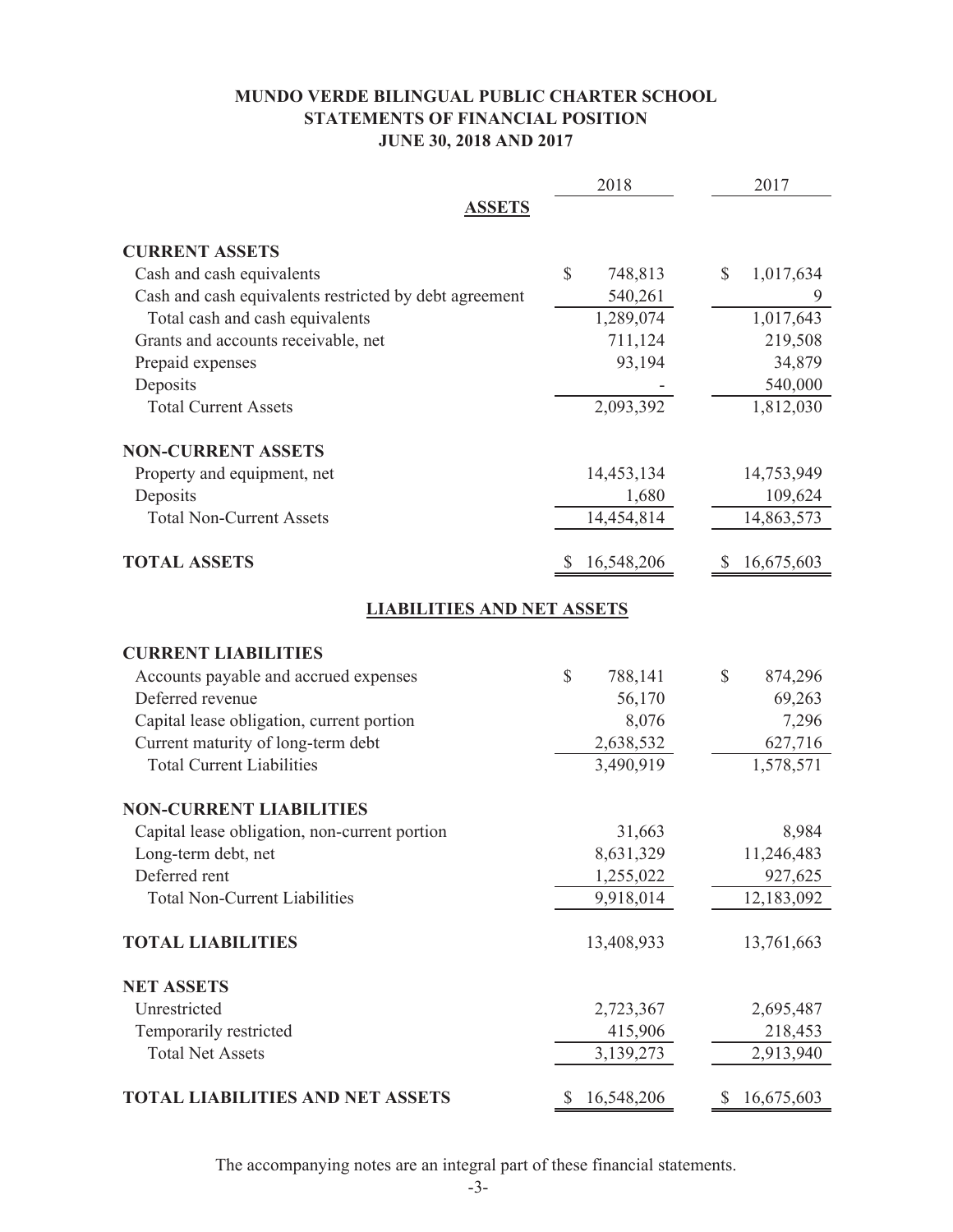## **MUNDO VERDE BILINGUAL PUBLIC CHARTER SCHOOL STATEMENT OF ACTIVITIES YEAR ENDED JUNE 30, 2018**

|                                       | Temporarily  |            |            |           |              |            |
|---------------------------------------|--------------|------------|------------|-----------|--------------|------------|
|                                       | Unrestricted |            | Restricted |           |              | Total      |
| <b>REVENUE AND SUPPORT</b>            |              |            |            |           |              |            |
| Per pupil appropriations              | \$           | 8,252,972  | \$         |           | $\mathbb{S}$ | 8,252,972  |
| Per pupil facility allowance          |              | 1,845,397  |            |           |              | 1,845,397  |
| Federal entitlements and grants       |              | 351,119    |            |           |              | 351,119    |
| Grants and contributions              |              | 134,999    |            | 247,970   |              | 382,969    |
| In-kind donations                     |              | 16,447     |            |           |              | 16,447     |
| Activity fees and other income        |              | 1,045,604  |            |           |              | 1,045,604  |
| Net assets released from restrictions |              | 50,517     |            | (50, 517) |              |            |
| <b>Total Revenue and Support</b>      |              | 11,697,055 |            | 197,453   |              | 11,894,508 |
| <b>EXPENSES</b>                       |              |            |            |           |              |            |
| Program services                      |              |            |            |           |              |            |
| <b>Educational</b> programs           |              | 10,029,395 |            |           |              | 10,029,395 |
| Support services                      |              |            |            |           |              |            |
| Management and general                |              | 1,515,228  |            |           |              | 1,515,228  |
| Fundraising                           |              | 124,552    |            |           |              | 124,552    |
| <b>Total Support services</b>         |              | 1,639,780  |            |           |              | 1,639,780  |
| <b>Total Expenses</b>                 |              | 11,669,175 |            |           |              | 11,669,175 |
| <b>CHANGE IN NET ASSETS</b>           |              | 27,880     |            | 197,453   |              | 225,333    |
| NET ASSETS, beginning of year         |              | 2,695,487  |            | 218,453   |              | 2,913,940  |
| NET ASSETS, end of year               | \$           | 2,723,367  | \$         | 415,906   | S            | 3,139,273  |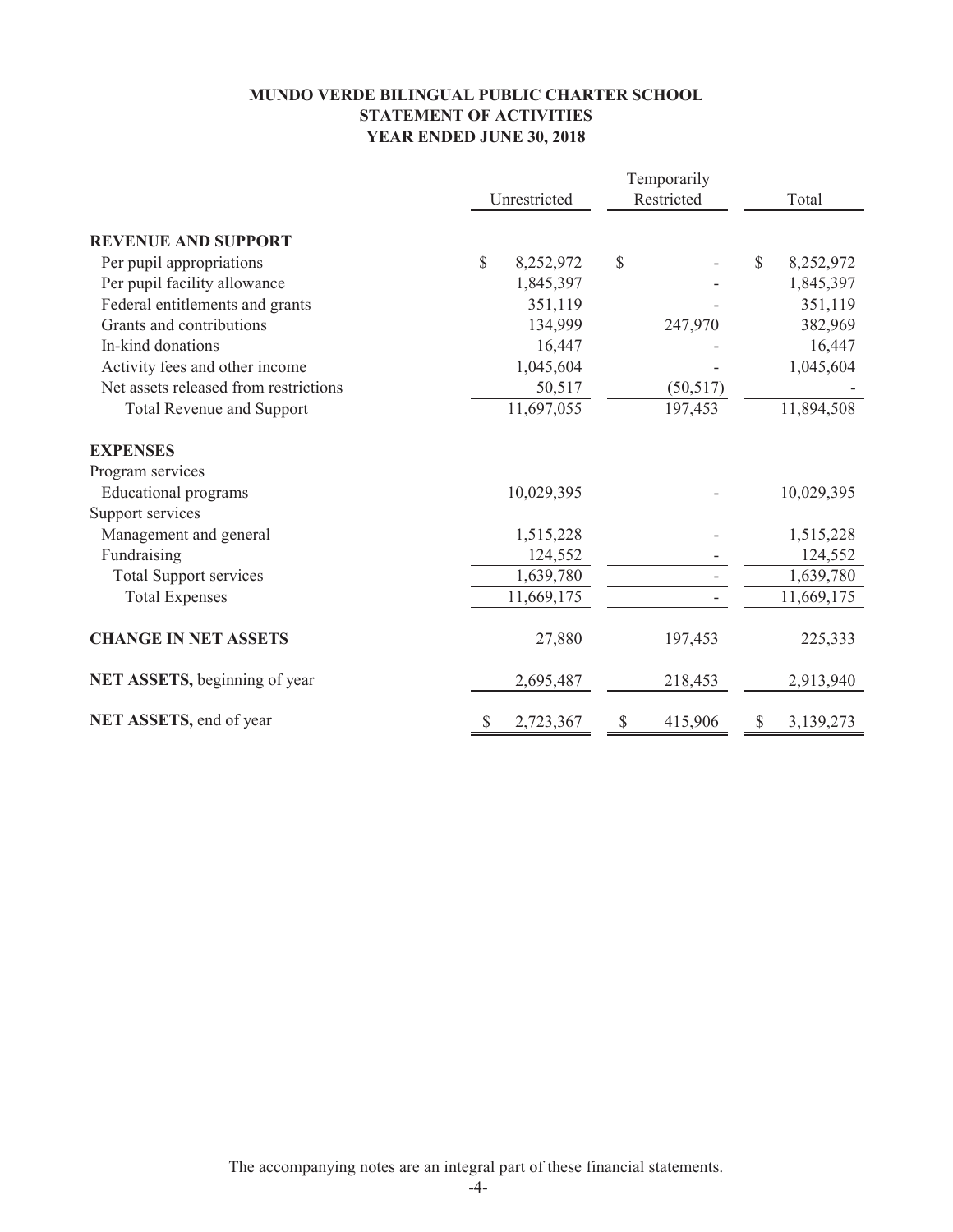## **MUNDO VERDE BILINGUAL PUBLIC CHARTER SCHOOL STATEMENT OF ACTIVITIES YEAR ENDED JUNE 30, 2017**

|                                             | Temporarily |              |    |            |    |            |  |
|---------------------------------------------|-------------|--------------|----|------------|----|------------|--|
|                                             |             | Unrestricted |    | Restricted |    | Total      |  |
| <b>REVENUE AND SUPPORT</b>                  |             |              |    |            |    |            |  |
| Per pupil appropriations                    | \$          | 7,155,988    | \$ |            | \$ | 7,155,988  |  |
| Per pupil facility allowance                |             | 1,758,812    |    |            |    | 1,758,812  |  |
| Federal entitlements and grants             |             | 267,598      |    |            |    | 267,598    |  |
| Grants and contributions                    |             | 163,205      |    | 285,636    |    | 448,841    |  |
| In-kind donations                           |             | 28,468       |    |            |    | 28,468     |  |
| Activity fees and other income              |             | 1,106,591    |    |            |    | 1,106,591  |  |
| Net assets released from restrictions       |             | 279,426      |    | (279, 426) |    |            |  |
| <b>Total Revenue and Support</b>            |             | 10,760,088   |    | 6,210      |    | 10,766,298 |  |
| <b>EXPENSES</b>                             |             |              |    |            |    |            |  |
| Program services                            |             |              |    |            |    |            |  |
| <b>Educational programs</b>                 |             | 8,848,299    |    |            |    | 8,848,299  |  |
| Support services                            |             |              |    |            |    |            |  |
| Management and general                      |             | 2,078,375    |    |            |    | 2,078,375  |  |
| Fundraising                                 |             | 142,122      |    |            |    | 142,122    |  |
| Total support services                      |             | 2,220,497    |    |            |    | 2,220,497  |  |
| <b>Total Expenses</b>                       |             | 11,068,796   |    |            |    | 11,068,796 |  |
| <b>CHANGE IN NET ASSETS FROM OPERATIONS</b> |             | (308, 708)   |    | 6,210      |    | (302, 498) |  |
| <b>OTHER CHANGES</b>                        |             |              |    |            |    |            |  |
| Loss on disposal of property and equipment  |             | (137)        |    |            |    | (137)      |  |
| <b>CHANGE IN NET ASSETS</b>                 |             | (308, 845)   |    | 6,210      |    | (302, 635) |  |
| NET ASSETS, beginning of year               |             | 3,004,332    |    | 212,243    |    | 3,216,575  |  |
| NET ASSETS, end of year                     | S           | 2,695,487    | \$ | 218,453    | S  | 2,913,940  |  |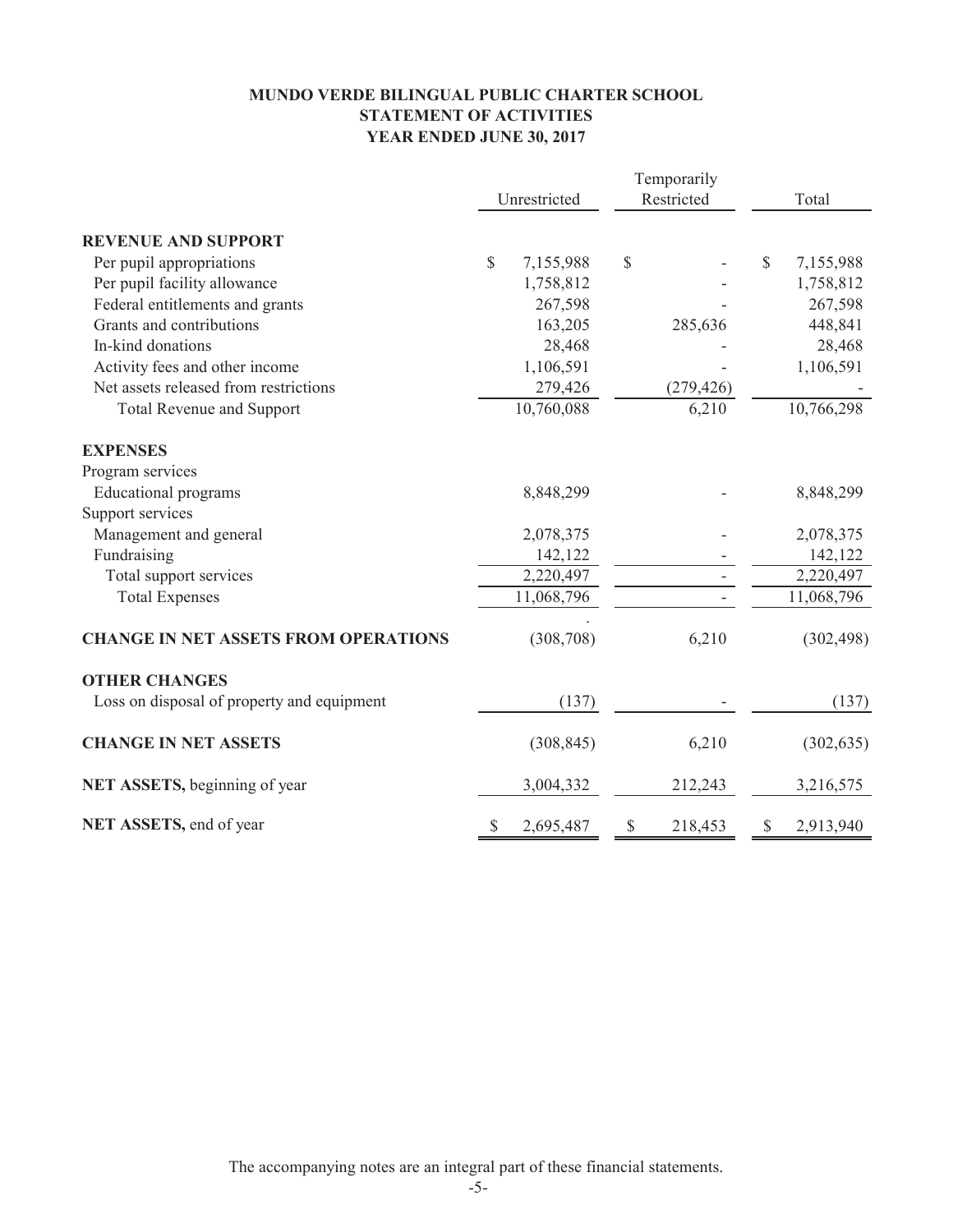#### **YEAR ENDED JUNE 30, 2018 STATEMENT OF FUNCTIONAL EXPENSES MUNDO VERDE BILINGUAL PUBLIC CHARTER SCHOOL**

|                                        | Program services | Support services |             |               |                  |
|----------------------------------------|------------------|------------------|-------------|---------------|------------------|
|                                        | Educational      |                  | Management  |               |                  |
|                                        | Programs         |                  | and General | Fundraising   | Total            |
| PERSONNEL, SALARIES AND BENEFITS       |                  |                  |             |               |                  |
| <b>Salaries</b>                        | \$<br>4,901,518  | \$               | 781,876     | \$<br>89,287  | 5,772,681        |
| Employee benefits                      | 632,766          |                  | 100,936     | 11,527        | 745,229          |
| Payroll taxes                          | 365,399          |                  | 73,045      | 7,170         | 445,614          |
| Professional development               | 302,873          |                  | 48,314      |               | 351,187          |
| Total Personnel, Salaries and Benefits | 6,202,556        |                  | 1,004,171   | 107,984       | 7,314,711        |
| <b>DIRECT STUDENT COSTS</b>            |                  |                  |             |               |                  |
| Supplies and materials                 | 95,504           |                  |             |               | 95,504           |
| Transportation                         | 137,170          |                  |             |               | 137,170          |
| Food service                           | 474,747          |                  |             |               | 474,747          |
| Contracted instruction fees            | 573,873          |                  |             |               | 573,873          |
| Textbooks                              | 20,431           |                  |             |               | 20,431           |
| Student assessments                    | 21,540           |                  |             |               | 21,540           |
| Other student costs                    | 198,620          |                  |             |               | 198,620          |
| <b>Total Direct Student Costs</b>      | 1,521,885        |                  |             |               | 1,521,885        |
| <b>OCCUPANCY EXPENSES</b>              |                  |                  |             |               |                  |
| Rent                                   | 305,563          |                  | 48,743      |               | 354,306          |
| Maintenance and repairs                | 19,938           |                  | 3,181       |               | 23,119           |
| Utilities                              | 48,841           |                  | 7,791       |               | 56,632           |
| Janitorial services                    | 28,951           |                  | 4,618       |               | 33,569           |
| Contracted building services           | 252,554          |                  | 40,287      |               | 292,841          |
| <b>Total Occupancy Expenses</b>        | 655,847          |                  | 104,620     |               | 760,467          |
| <b>OFFICE EXPENSES</b>                 |                  |                  |             |               |                  |
| Office supplies and materials          | 33,503           |                  | 5,343       |               | 38,846           |
| Equipment rental                       | 37,336           |                  | 5,956       |               | 43,292           |
| Telecommunications                     | 16,279           |                  | 2,597       |               | 18,876           |
| Professional fees                      | 348,265          |                  | 47,373      |               | 395,638          |
| Printing and publications              | 6,007            |                  | 958         |               | 6,965            |
| Postage and shipping                   | 787              |                  | 125         |               | 912              |
| Computer and related                   | 59,149           |                  | 9,435       |               | 68,584           |
| <b>Total Office Expenses</b>           | 501,326          |                  | 71,428      |               | 572,754          |
| <b>GENERAL EXPENSES</b>                |                  |                  |             |               |                  |
| Insurance                              | 83,159           |                  | 13,265      |               | 96,424           |
| Interest                               | 440,793          |                  | 70,315      |               | 511,108          |
| Authorizor fee                         |                  |                  | 103,741     |               | 103,741          |
| Depreciation and amortization          | 568,760          |                  | 90,727      |               | 659,487          |
| Fees and licenses                      | 54,164           |                  | 8,640       |               | 62,804           |
| Bad debt expenses                      |                  |                  | 48,321      |               | 48,321           |
| Other general expense                  | 905              |                  |             | 16,568        | 17,473           |
| <b>Total General Expenses</b>          | 1,147,781        |                  | 335,009     | 16,568        | 1,499,358        |
| <b>Total Expenses</b>                  | \$<br>10,029,395 | \$               | 1,515,228   | \$<br>124,552 | \$<br>11,669,175 |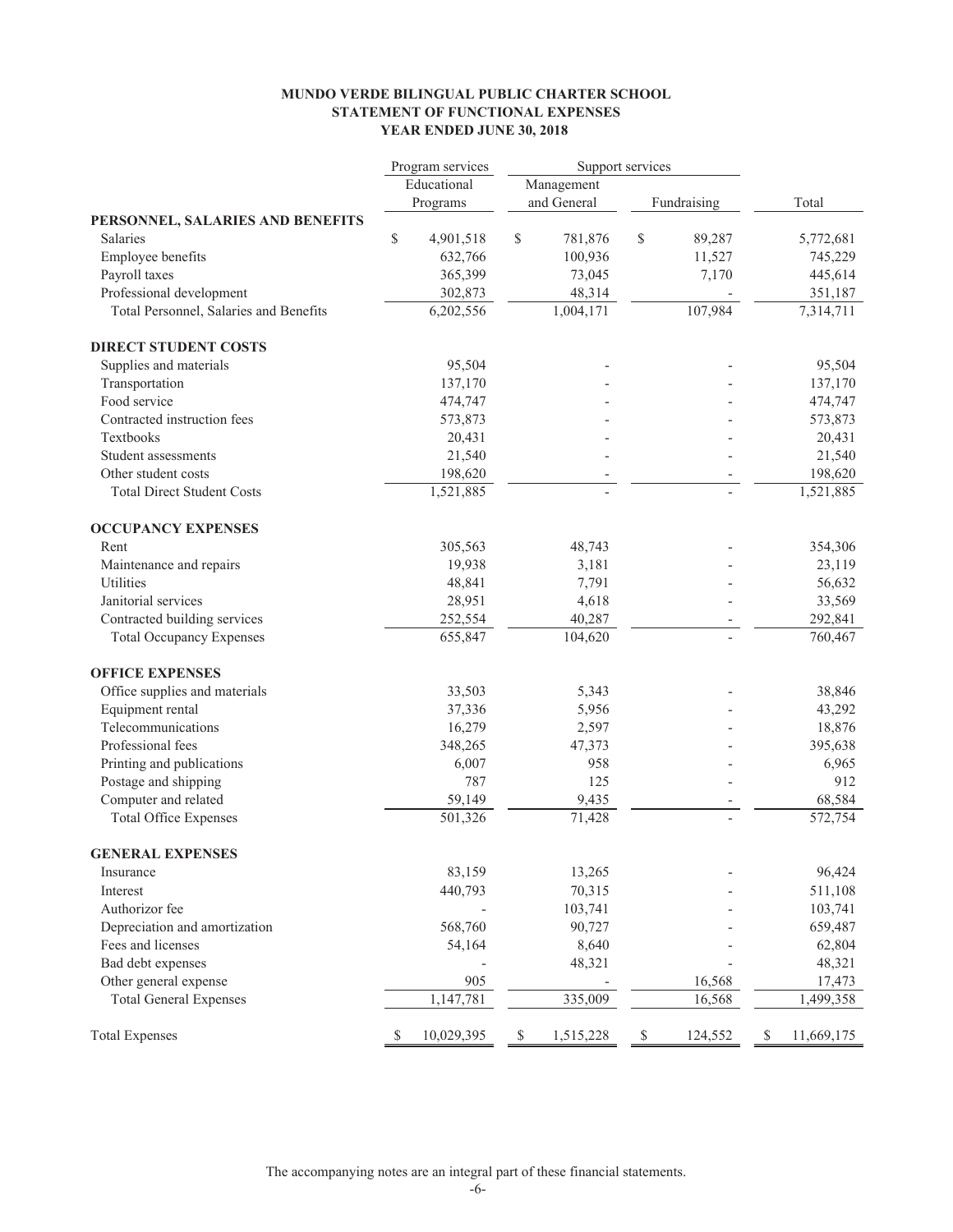#### **MUNDO VERDE BILINGUAL PUBLIC CHARTER SCHOOL STATEMENT OF FUNCTIONAL EXPENSES YEAR ENDED JUNE 30, 2017**

|                                        | Support services<br>Program services |    |             |    |             |                  |  |  |
|----------------------------------------|--------------------------------------|----|-------------|----|-------------|------------------|--|--|
|                                        | Educational                          |    | Management  |    |             |                  |  |  |
|                                        | Programs                             |    | and General |    | Fundraising | Total            |  |  |
| PERSONNEL, SALARIES AND BENEFITS       |                                      |    |             |    |             |                  |  |  |
| <b>Salaries</b>                        | \$<br>4,591,522                      | \$ | 872,543     | \$ | 90,102      | \$<br>5,554,167  |  |  |
| Employee benefits                      | 605,884                              |    | 115,137     |    | 11,890      | 732,911          |  |  |
| Payroll taxes                          | 365,399                              |    | 69,439      |    | 7,170       | 442,008          |  |  |
| Professional development               | 270,467                              |    | 51,398      |    |             | 321,865          |  |  |
| Total Personnel, Salaries and Benefits | 5,833,272                            |    | 1,108,517   |    | 109,162     | 7,050,951        |  |  |
| <b>DIRECT STUDENT COSTS</b>            |                                      |    |             |    |             |                  |  |  |
| Supplies and materials                 | 140,148                              |    |             |    |             | 140,148          |  |  |
| Transportation                         | 135,381                              |    |             |    |             | 135,381          |  |  |
| Food service                           | 491,206                              |    |             |    |             | 491,206          |  |  |
| Contracted instruction fees            | 351,461                              |    |             |    |             | 351,461          |  |  |
| Textbooks                              | 18,512                               |    |             |    |             | 18,512           |  |  |
| Student assessments                    | 26,094                               |    |             |    |             | 26,094           |  |  |
| Other student costs                    | 166,382                              |    |             |    |             | 166,382          |  |  |
| <b>Total Direct Student Costs</b>      | 1,329,184                            |    |             |    |             | 1,329,184        |  |  |
| <b>OCCUPANCY EXPENSES</b>              |                                      |    |             |    |             |                  |  |  |
| Rent                                   | 275,998                              |    | 52,449      |    |             | 328,447          |  |  |
| Maintenance and repairs                | 28,278                               |    | 5,374       |    |             | 33,652           |  |  |
| Utilities                              | 44,456                               |    | 8,447       |    |             | 52,903           |  |  |
| Janitorial services                    | 24,078                               |    | 4,575       |    |             | 28,653           |  |  |
| Contracted building services           | 237,382                              |    | 45,110      |    |             | 282,492          |  |  |
| <b>Total Occupancy Expenses</b>        | 610,192                              |    | 115,955     |    |             | 726,147          |  |  |
| <b>OFFICE EXPENSES</b>                 |                                      |    |             |    |             |                  |  |  |
| Office supplies and materials          | 23,069                               |    | 4,384       |    |             | 27,453           |  |  |
| Equipment rental                       | 42,560                               |    | 8,088       |    |             | 50,648           |  |  |
| Telecommunications                     | 15,102                               |    | 2,869       |    |             | 17,971           |  |  |
| Professional fees                      | 260,684                              |    | 47,900      |    |             | 308,584          |  |  |
| Printing and publications              | 8,603                                |    | 1,635       |    |             | 10,238           |  |  |
| Postage and shipping                   | 2,313                                |    | 439         |    |             | 2,752            |  |  |
| Computer and related                   | 58,210                               |    | 11,062      |    |             | 69,272           |  |  |
| <b>Total Office Expenses</b>           | 410,541                              |    | 76,377      |    |             | 486,918          |  |  |
| <b>GENERAL EXPENSES</b>                |                                      |    |             |    |             |                  |  |  |
| Insurance                              | 52,951                               |    | 10,062      |    |             | 63,013           |  |  |
| Interest                               |                                      |    | 535,826     |    |             | 535,826          |  |  |
| Authorizor fee                         |                                      |    | 106,924     |    |             | 106,924          |  |  |
| Depreciation and amortization          | 547,986                              |    | 104,136     |    |             | 652,122          |  |  |
| Fees and licenses                      | 50,135                               |    | 9,528       |    |             | 59,663           |  |  |
| Bad debt expenses                      |                                      |    | 8,523       |    |             | 8,523            |  |  |
| Other general expense                  | 14,038                               |    | 2,527       |    | 32,960      | 49,525           |  |  |
| <b>Total General Expenses</b>          | 665,110                              |    | 777,526     |    | 32,960      | 1,475,596        |  |  |
| <b>Total Expenses</b>                  | \$<br>8,848,299                      | \$ | 2,078,375   | \$ | 142,122     | \$<br>11,068,796 |  |  |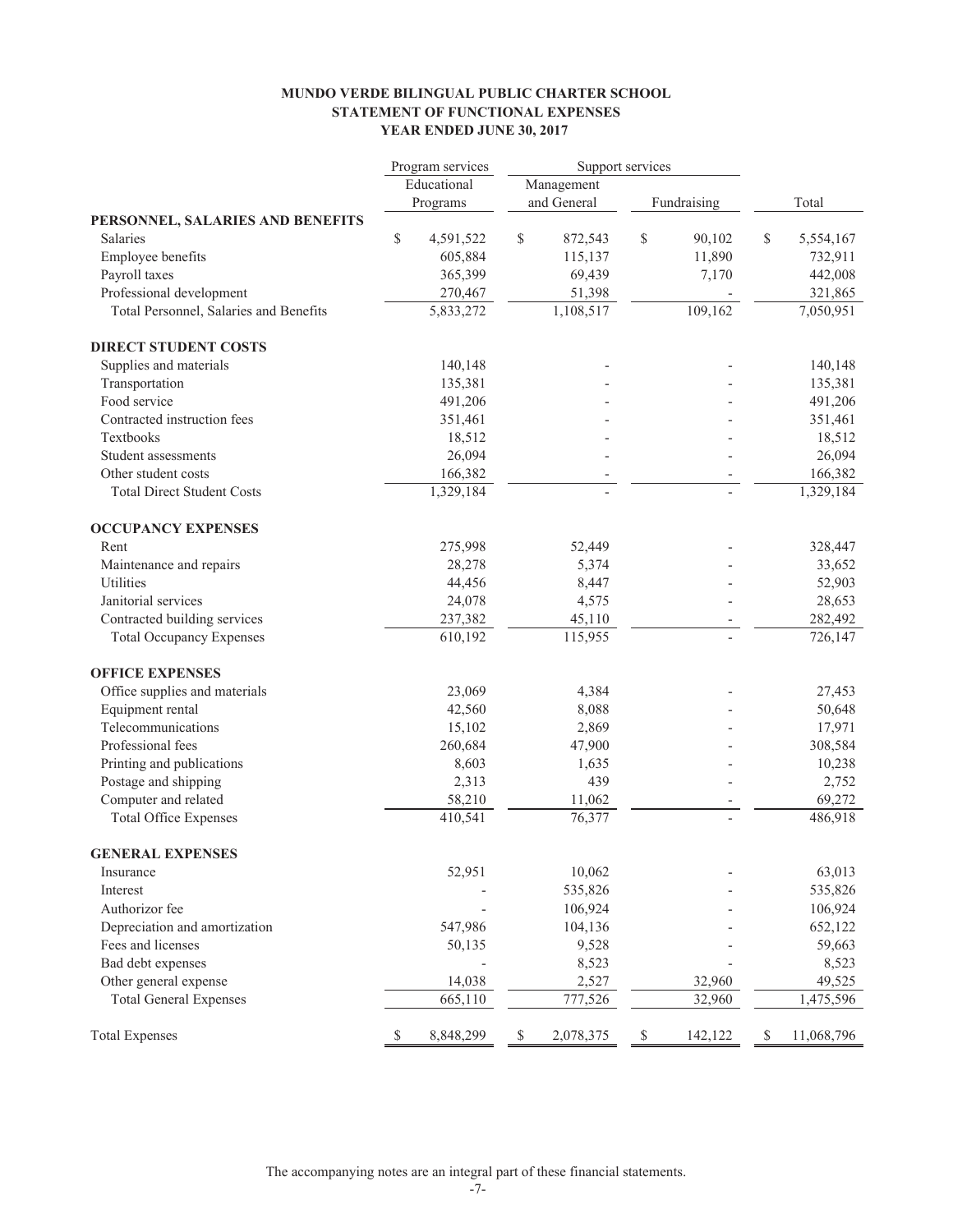## **MUNDO VERDE BILINGUAL PUBLIC CHARTER SCHOOL STATEMENTS OF CASH FLOWS YEARS ENDED JUNE 30, 2018 AND 2017**

|                                                      | 2018         |            | 2017          |            |
|------------------------------------------------------|--------------|------------|---------------|------------|
| <b>CASH FLOWS FROM OPERATING ACTIVITIES</b>          |              |            |               |            |
| Change in net assets                                 | \$           | 225,333    | $\mathbb{S}$  | (302, 635) |
| Adjustments to reconcile change in net assets        |              |            |               |            |
| provided by operating activities:                    |              |            |               |            |
| Depreciation and amortization                        |              | 659,487    |               | 652,122    |
| Loss on disposal of property and equipment           |              |            |               | 137        |
| Amortization of deferred financing costs             |              | 23,320     |               | 23,320     |
| Deferred rent                                        |              | 327,397    |               | 327,397    |
| (Increase) decrease in assets:                       |              |            |               |            |
| Grants and accounts receivable, net                  |              | (491, 616) |               | 29,029     |
| Prepaid expenses                                     |              | (58,315)   |               | 95,447     |
| Deposits                                             |              | 647,944    |               | (386, 943) |
| Increase (decrease) in liabilities:                  |              |            |               |            |
| Accounts payable and accrued expenses                |              | (86, 155)  |               | 83,764     |
| Deferred revenue                                     |              | (13,093)   |               | (3,837)    |
| Net Cash Provided by Operating Activities            |              | 1,234,302  |               | 517,801    |
| <b>CASH FLOWS FROM INVESTING ACTIVITIES</b>          |              |            |               |            |
| Purchases of property and equipment                  |              | (315,043)  |               | (245, 483) |
| Net Cash Used for Investing Activities               |              | (315, 043) |               | (245, 483) |
| <b>CASH FLOWS FROM FINANCING ACTIVITIES</b>          |              |            |               |            |
| Net (payment) borrowing on line of credit            |              |            |               | (215,588)  |
| Principal payments of capital lease obligations      |              | (20, 170)  |               | (6,941)    |
| Principal payments on long-term debt                 |              | (627, 658) |               | (602, 785) |
| Net Cash Provided by (Used for) Financing Activities |              | (647, 828) |               | (825, 314) |
| NET CHANGE IN CASH AND CASH EQUIVALENTS              |              | 271,431    |               | (552,996)  |
| CASH AND CASH EQUIVALENTS, beginning of year         |              | 1,017,643  |               | 1,570,639  |
| CASH AND CASH EQUIVALENTS, end of year               | $\mathbb{S}$ | 1,289,074  | $\mathbb{S}$  | 1,017,643  |
| SUPPLEMENTAL DISCLOSURE OF CASH FLOW INFORMATION     |              |            |               |            |
| Interest paid, net of capitalized interest           | $\mathbb{S}$ | 489,831    | $\mathcal{S}$ | 514,549    |
| SUPPLEMENTAL DISCLOSURE OF NON-CASH INFORMATION      |              |            |               |            |
| Acquisition of equipment under capital lease         | \$           | 43,629     | $\mathbb{S}$  |            |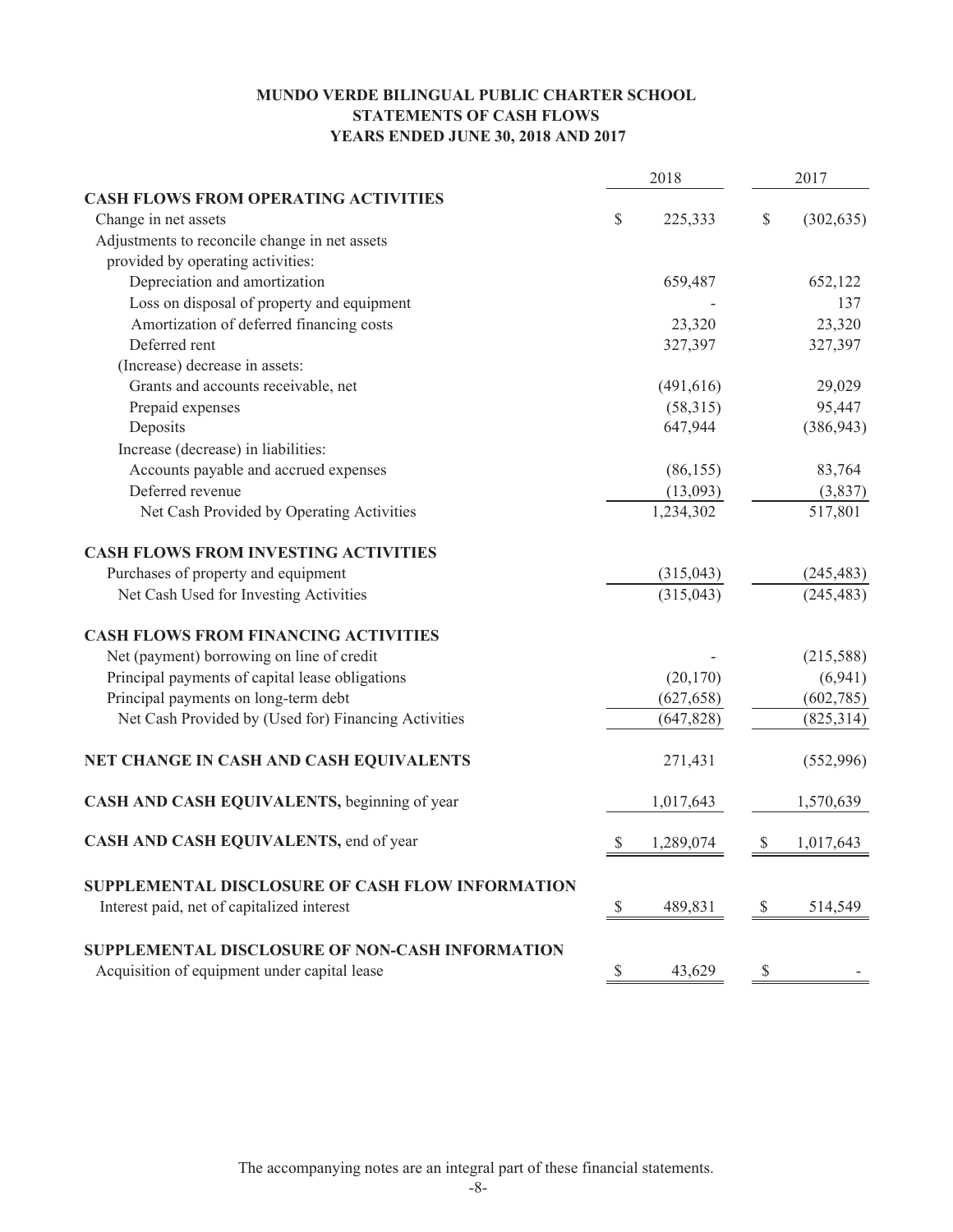# **NOTE A – ORGANIZATION AND PURPOSE**

Mundo Verde Bilingual Public Charter School (the "School") is a not-for-profit school which was incorporated under the laws of the District of Columbia in 2008. The School has been approved by the District of Columbia Public Charter School Board to operate a charter school in the District of Columbia. The charter agreement was signed in July 2011 and remains in effect for 15 years unless terminated sooner in accordance with contract. The School is DC's first "green" public charter school. The School is dedicated to educating young people to become global stewards in an increasingly complex world.

The School is located at 30 P Street NW, Washington, DC. The School currently teaches preschool (3 year-olds) through fifth grade. The School is free to DC residents and admits students by lottery.

During June of 2014, the School entered into an operation agreement to become part of a consortium of schools which include: the District of Columbia Bilingual Public Charter Schools; Elsie Whitlow Stokes Community Freedom Public Charter School; Latin American Montessori Bilingual Public Charter School; and Washington Yu Ying Public Charter School. The consortium formed the District of Columbia International School ("DCI"). DCI operates a public charter school for middle and high school students focusing on language immersion and inquiry-based learning.

# **NOTE B – SUMMARY OF SIGNIFICANT ACCOUNTING POLICIES**

## Basis of Accounting

The School's financial statements are prepared on the accrual basis of accounting. Therefore, revenue and related assets are recognized when earned and expenses and related liabilities are recognized as the obligations are incurred.

## Basis of Presentation

Financial statement presentation follows Financial Standards Accounting Board ("FASB") Accounting Standards Codification ("ASC") Topic *Not-for-Profit-Entities*. In accordance with the topic, the School is required to report information regarding its financial position and activities according to three classes of net assets. Accordingly, the net assets of the School and changes therein are classified and reported as follows:

*Unrestricted net assets* – Net assets that are not subject to donor-imposed stipulations.

*Temporarily restricted net assets* – Net assets subject to donor-imposed stipulations that may or will be met by either actions of the School and/or the passage of time.

*Permanently restricted net assets –* Net assets subject to donor-imposed stipulations that may be maintained permanently by the School. There were no permanently restricted net assets as of June 30, 2018 and 2017.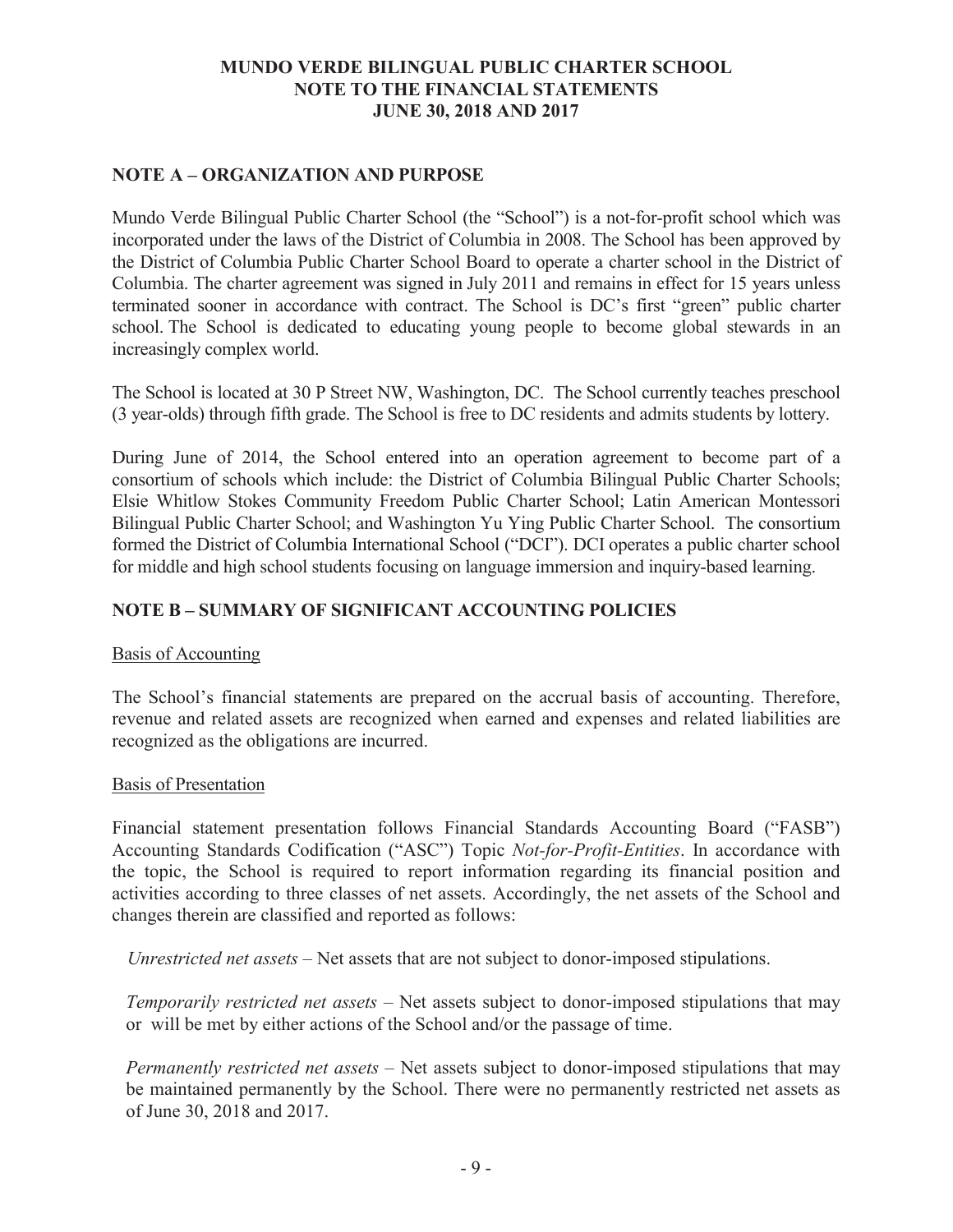## (continued)

### **NOTE B – SUMMARY OF SIGNIFICANT ACCOUNT POLICIES** - continued

### Cash and Cash Equivalents

For purposes of the statements of cash flows, the School considers all highly liquid debt instruments purchased with an original maturity of less than three months and money market funds to be cash equivalents.

### Cash and Cash Equivalents Restricted by Debt Agreements

Cash and cash equivalents restricted by debt agreements are comprised of cash and cash equivalents held by a trustee or the authority to fund the current portion of debt service and hold unspent loan proceeds and required project fund.

### Grants and Accounts Receivable

The School's grants receivable consist of unsecured amounts due from public funding sources whose ability to pay are subject to appropriations. Other accounts receivable are related to program service fees and are recognized as revenue on the accrual basis of accounting at the time the program activity has occurred. Management determines if an allowance for doubtful accounts is necessary based upon review of outstanding receivables, historical collection experience and existing economic conditions. Accounts deemed uncollectible are charged off based on this review. The School has established an allowance for doubtful accounts for potentially uncollectible receivables. As of June 30, 2018 and 2017, the allowance for doubtful accounts totaled \$0 and \$2,815, respectively.

### Property and Equipment

Purchases of property and equipment over \$1,000 are capitalized at cost. Donations of property and equipment are recorded as contributions at their estimated fair value. Property and equipment are depreciated using the straight line method over the estimated useful lives of the underlying assets, which range from 3 to 40 years. Leasehold improvements are amortized over the lesser of their useful life or the lease term. When assets are sold or otherwise disposed of, the asset and related accumulated depreciation and amortization are removed from the accounts, and any remaining gain or loss is included in operations. Repairs and maintenance are expensed when incurred.

### Debt Issuance Costs

Cost incurred in the issuance of debt have been capitalized and are reported on the statement of financial position as a direct deduction from the related debt liability. Debt issuance costs are amortized as interest expense using the straight-line method over the remaining period of the debt, which approximates the effective interest method.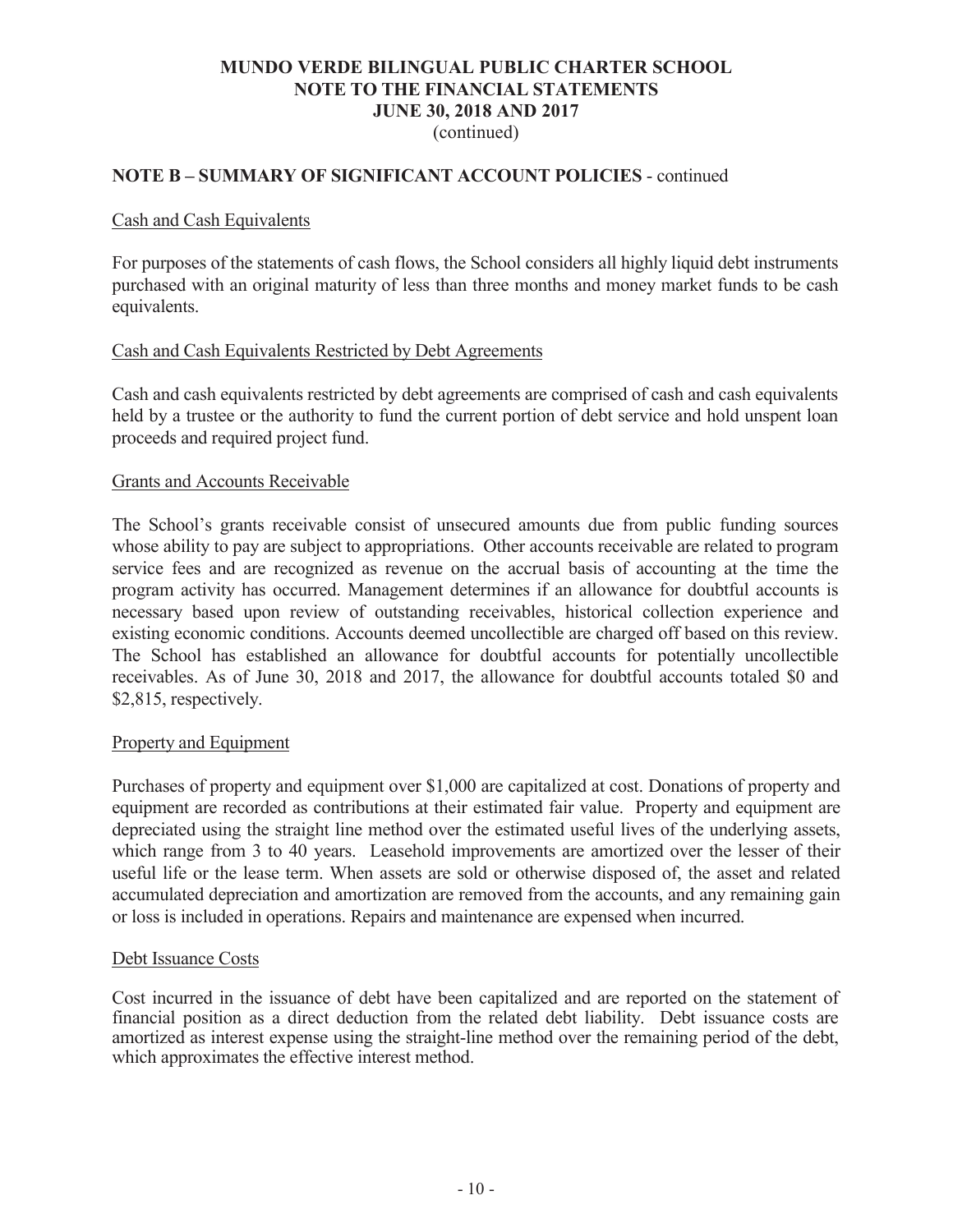## (continued)

### **NOTE B – SUMMARY OF SIGNIFICANT ACCOUNTING POLICIES** - continued

### Deferred Revenue

Deferred revenue results from summer school fees and other income received in advance of services to be provided.

### Deferred Rent

The School records rent expense including rent abatement on a straight line basis over the term of the lease. Deferred rent is recorded for the difference in the rent expense recognized on a straight–line basis and the rent payments.

### Per Pupil Appropriations

The School receives a student allocation on a per pupil basis from the District of Columbia to cover the cost of academic expenses. Per pupil appropriated revenue is recognized during the period for which the associated educational services are provided. Per pupil appropriation revenue includes \$1,737,726 and \$1,150,436 for enhancements such as special education, English language learners, and at-risk students for the years ended June 30, 2018 and 2017, respectively.

### Federal Entitlements

Federal entitlement revenue is grants received primarily from the District of Columbia Government. The grants are subject to audit by the grantor agencies. Such audits could result in a request for reimbursement by the agency for expenditures disallowed under the terms and conditions of the appropriate grantor. No provision for possible adjustment has been made in the accompanying financial statements because, in the opinion of management, such adjustment, if any, would not have a material effect on the financial statements.

### Grants and Contributions

Grants and contributions received are recorded as unrestricted, temporarily restricted or permanently restricted support, depending on the existence and/or nature of any donor restrictions. When a restriction expires (that is, when a stipulated time restriction ends or the purpose of the restriction is accomplished), temporarily restricted net assets are reclassified to unrestricted net assets and reported in the statements of activities as net assets released from restrictions.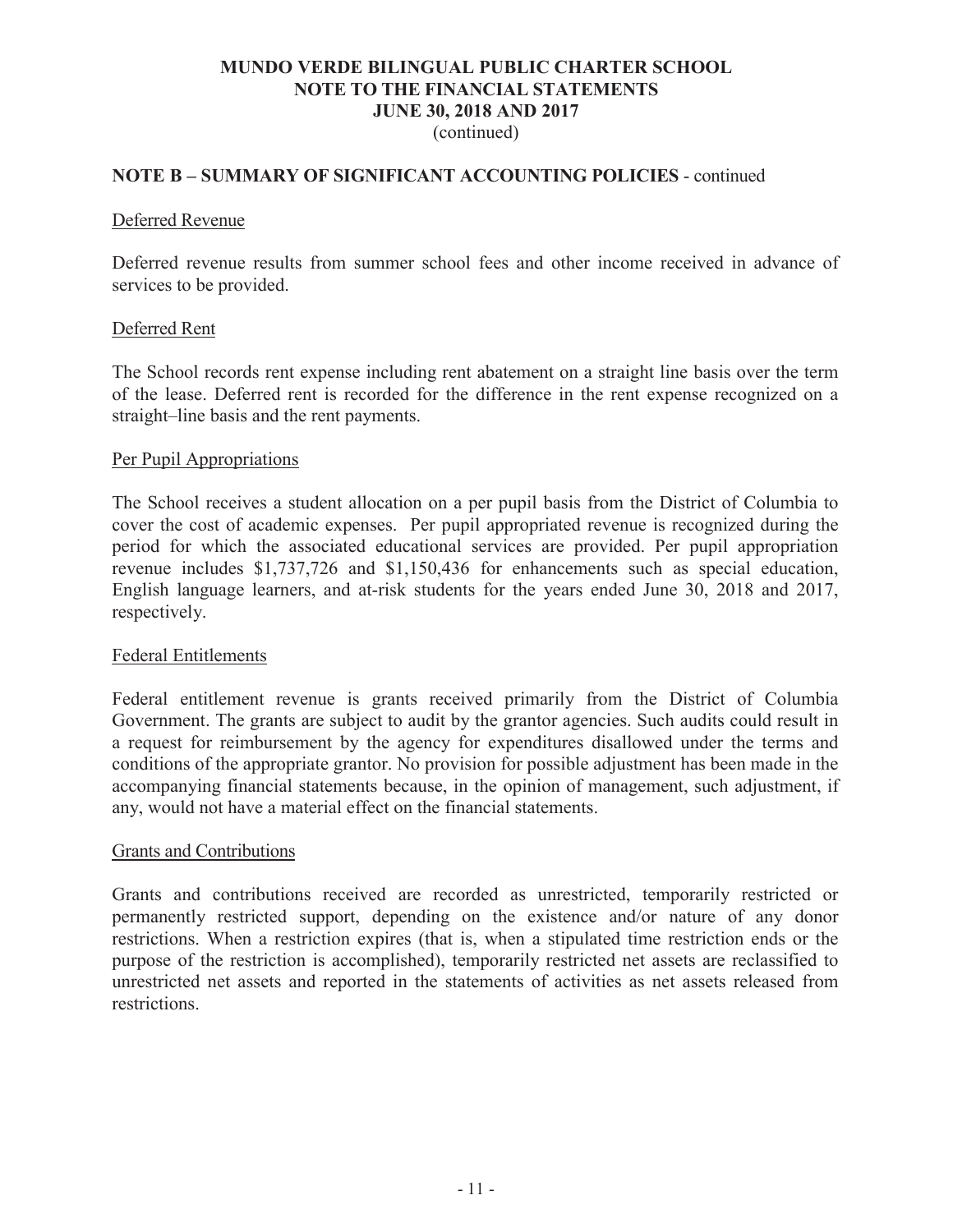(continued)

## **NOTE B – SUMMARY OF SIGNIFICANT ACCOUNTING POLICIES** - continued

### In-Kind Contributions

Donated facilities, goods and services are recorded at fair value at the date of donation. Donated services are recognized in the financial statements at their fair value if the services require specialized skills and the services would typically need to be purchased if not donated. During the years ended June 30, 2018 and 2017, the School received \$5,500 and \$300 of donated goods, respectively. For the years ended June 30, 2018 and 2017, the School received donated legal services totaling \$10,947 and \$28,168, respectively.

### Activity Fees

Activity fees are amounts earned from students for field trips, before and after care, summer camps, and other school related activities. These fees are recognized at the time the activity is held.

#### Use of Estimates

Management uses estimates and assumptions in preparing financial statements in accordance with accounting principles generally accepted in the United States of America. Those estimates and assumptions affect the reported amounts of assets and liabilities, the disclosures of contingent assets and liabilities, and the reported amounts of revenues and expenses. Actual results could vary from the estimates that were assumed in preparing the financial statements.

### Functional Expenses

The costs of providing the School's various programs and supporting services have been summarized on a functional basis in the accompanying statements of activities. Accordingly, certain costs have been allocated among the programs, fundraising and supporting services benefited.

### **NOTE C – INCOME TAXES**

Mundo Verde Bilingual Public Charter School qualifies as a tax exempt organization under Section 501(c)(3) of the Internal Revenue Code. In addition, the School is classified as an entity that is not a private foundation under Section  $509(a)(1)$ .

The School has adopted the accounting of uncertainty in income taxes as required by the Income Taxes topic of the FASB ASC. This topic requires the School to determine whether a tax position is more likely than not to be sustained upon examination by the applicable taxing authority, including resolution of any related appeals or litigation processes, based on the technical merits of the position. The tax benefits to be recognized is measured as the largest amount of benefit that is more than fifty percent likely of being realized upon ultimate settlement which could result in the School recording a tax liability that would reduce its net assets.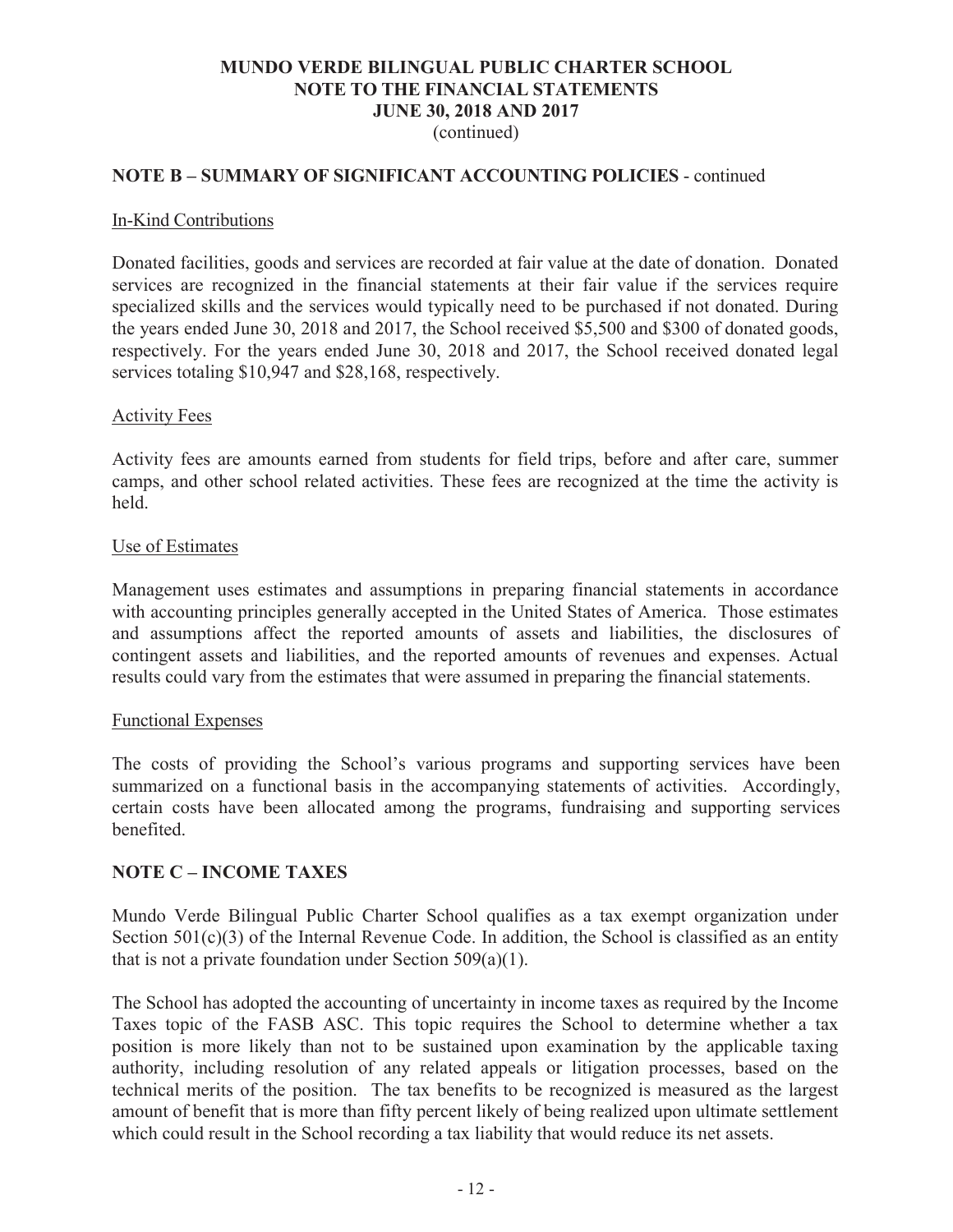(continued)

### **NOTE C – INCOME TAXES** - continued

The School has analyzed its tax positions, and has concluded that no liability for unrecognized tax benefits should be recorded related to any uncertain tax positions taken on returns filed for open tax years (2014-2016), or expected to be taken in its 2017 tax return. The School is not aware of any tax positions for which it believes that there is a reasonable possibility that the total amounts of unrecognized tax benefits will change materially in the next twelve months.

## **NOTE D – PROPERTY AND EQUIPMENT**

The following is a summary of property and equipment at June 30:

|                                                 | 2018             | 2017         |
|-------------------------------------------------|------------------|--------------|
| Computers and related                           | \$<br>280,426 \$ | 277,186      |
| Furniture and equipment                         | 457,945          | 441,978      |
| Renovation and leasehold improvements           | 15,942,731       | 15,632,912   |
| Website                                         | 9,240            | 9,240        |
|                                                 | 16,690,342       | 16, 361, 316 |
| Less: accumulated depreciation and amortization | (2, 237, 208)    | (1,607,367)  |
| Property and Equipment, Net                     | 14,453.134       | 14,753,949   |

Depreciation and amortization expense for the years ended June 30, 2018 and 2017, totaled \$659,487 and \$652,122, respectively.

## **NOTE E – LINE OF CREDIT**

On January 5, 2015, the School entered into a line of credit agreement with United Bank for up to \$500,000. The line of credit bears an interest rate of 4.5% per annum. The line of credit was secured by the School's accounts receivable, equipment, and bank deposit accounts. Effective April 28, 2018, the School closed the line of credit. As of June 30, 2017, there was no balance outstanding on the line of credit.

## **NOTE F – LONG-TERM DEBT**

The proceeds of the financing discussed below were used to acquire and renovate the building currently used by the School.

During January 2014, the School secured tax exempt District of Columbia Revenue Bonds, Series 2014, issued for \$11,480,000 (Revenue Bond). The Revenue Bond is collateralized by all assets of the School. The Revenue Bond is schedule to mature February 1, 2030. Revenue Bond interest only payments were due monthly at 4.00% interest per annum through February 1, 2015.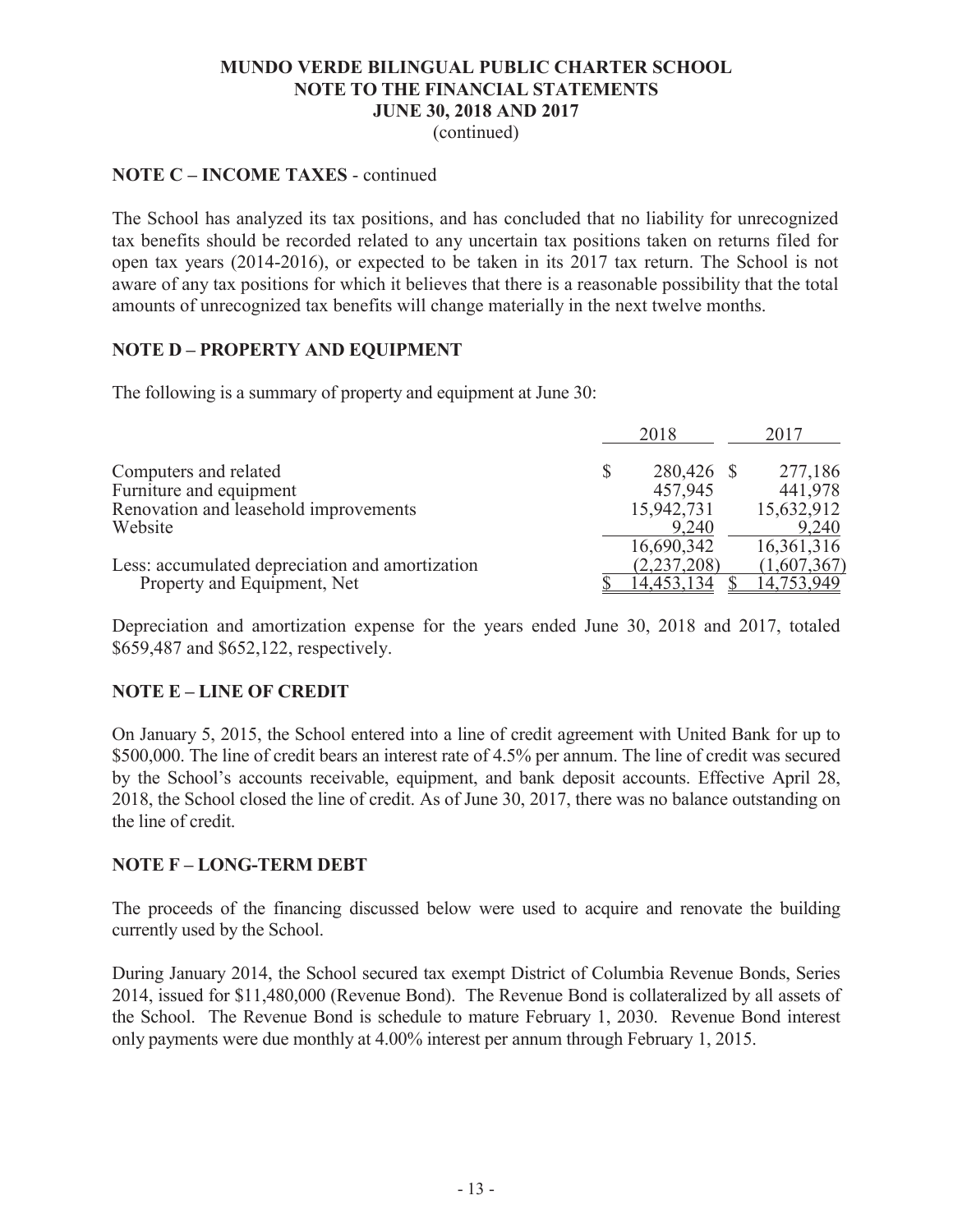(continued)

## **NOTE F – LONG-TERM DEBT** – continued

Interest plus principal payments are due monthly from March 1, 2015 at 4.00% interest per annum through January 1, 2020. The interest rate of subsequent periods will be the greater of the sum of the five year swap rate for the thirty day LIBOR rate plus 3.00% multiplied by one minus the bank tax rate (currently 38%) and a factor based on the average cost of deposits of the bank and bank tax rate, or 4% per annum. Prepayment of the Revenue Bond in whole or in part is subject to a redemption percentage and additional fees and expenses.

According to the terms of the debt, the School is required to maintain financial and nonfinancial covenants. As of June 30, 2017, the School did not meet the debt service coverage ratio. However, the School obtained a one-time waiver with respect to the debt service coverage ratio.

During January 2014, the School obtained a loan from the Office of Public Charter School Financing and Support in the amount of \$2,000,000 (PCSFS Loan). The PCSFS Loan is paid by quarterly principal and interest payments at 4.5% per annum over a term of five years based on a 25-year amortization schedule. A balloon payment of \$1,986,798 is due at maturity of January 15, 2019. PCSFS has provided a \$1,000,000 debt service enhancement guaranty in favor of the School to United Bank, which is scheduled to terminate January 15, 2019. The collateral for the PCSFS Loan is a second lien on all assets of the School and all improvements to the property.

The following summarizes long-term debt as of June 30:

|                                                            | 2018        |   | 2017       |
|------------------------------------------------------------|-------------|---|------------|
| District of Columbia Revenue Bonds (Series 2014)           | 9,493,581   | S | 10,117,583 |
| Public Charter School Financing and Support                | 1,988,689   |   | 1,992,346  |
|                                                            | 11,482,270  |   | 12,109,929 |
| Less: current maturity                                     | (2,638,532) |   | (627, 716) |
| Less: Debt issuance costs, net of accumulated amortization | (212, 409)  |   | (235, 730) |
|                                                            | 8,631,329   |   | ,246,483   |

Debt issuance costs and accumulated amortization are as follows as of June 30:

|                                                 | 2018                 |                      |
|-------------------------------------------------|----------------------|----------------------|
| Debt issuance costs<br>Accumulated amortization | 322,353 \$<br>109944 | 322,353<br>(86, 623) |
|                                                 |                      |                      |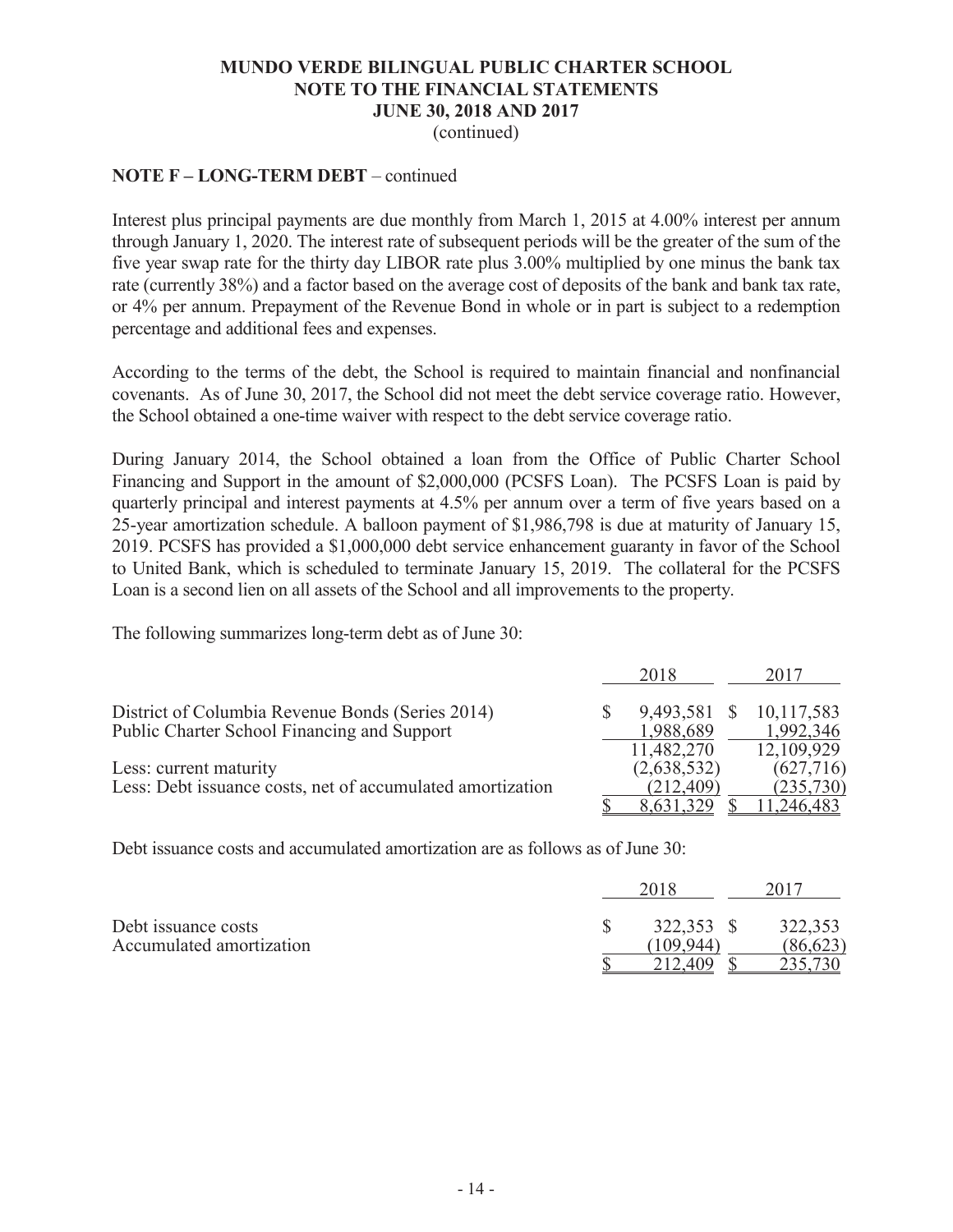(continued)

### **NOTE F – LONG-TERM DEBT** – continued

Aggregate annual maturities of the debt are as follows for the years ending June 30:

| 2019                | \$<br>2,638,532 |
|---------------------|-----------------|
| 2020                | 675,751         |
| 2021                | 704,614         |
| 2022                | 764,044         |
| 2023                | 795,002         |
| 2024 and thereafter | 5,904,327       |
| Total               |                 |

### **NOTE G – LEASE COMMITMENTS**

During 2014, the School entered into a lease agreement with the District of Columbia as the lessor for a thirty year period. The lease term began on August 1, 2014, and is classified as an operating lease. Twelve months rent abatement is available to the School for every \$1 million spent for leasehold improvements; however, no more than a total of 180 months of rent shall be abated. The School met the minimum requirements to fully realize the available rent abatement.

The lease contains escalation clauses and charges for other costs related to the leased space. Due to rent abatements earned, minimum required payments begin in fiscal year 2029, and total \$9,821,907 through fiscal year 2045.

Facility rent expense for the years ended June 30, 2018 and 2017, totaled \$327,397 and \$327,397, respectively. Equipment rental expense for the years ended June 30, 2018 and 2017, totaled \$43,292 and \$50,648, respectively.

During September 2017, the School entered into a lease agreement for an additional school location with an unrelated private party. The term of the lease agreement commences on June 1, 2017 and expires on June 15, 2047. Base rent under the terms of the lease totals \$1,119,490 with escalations thereafter and beginning on the base rent commencement date, the later of the date the landlords work is substantially complete or July 1, 2019. Additionally, the lease agreement allows for certain rent abatements. In conjunction with this lease, the School obtained a \$540,000 letter of credit with a bank. The base rent commencement date for this lease has not occurred as of the date of the financial statements, therefore future minimum payments under this lease are not able to be calculated.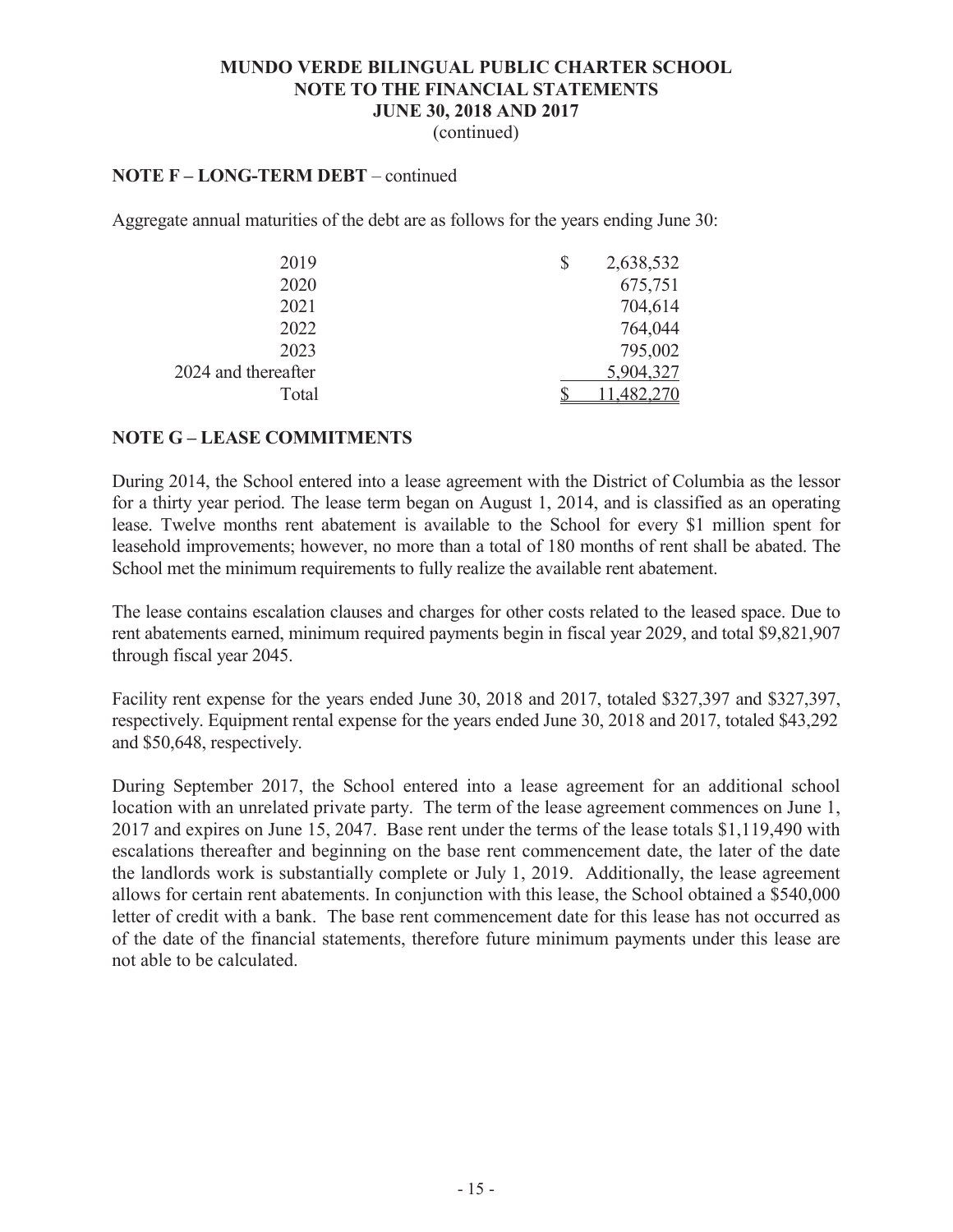### (continued)

## **NOTE H – CAPITAL LEASE**

During 2015, the School entered into a capital lease for equipment that may be purchased at the expiration of the lease. The interest rate implicit in the lease was 5% per annum. The monthly payment was \$662 and the lease was set to expire on August 31, 2019. During the year ended June 30, 2018, this lease was replaced with a lease for two copiers. The interest rate implicit in the new agreement is 5% per annum. The monthly payment is \$823 and the lease expires on December 31, 2022. The capitalized cost of the equipment under capital lease totaled \$43,629 and \$35,080 as of June 30, 2018 and 2017, respectively. Accumulated amortization on the equipment acquired by capital leases totaled \$4,363 and \$19,879 as of June 30, 2018 and 2017, respectively. Amortization expense related to the equipment totaled \$7,871 and \$7,016 for the years ended June 30, 2018 and 2017, respectively.

Minimum future lease payments under the capital lease are as follows for the years ending June 30:

| 2019          | \$<br>9,880 |
|---------------|-------------|
| 2020          | 9,880       |
| 2021          | 9,880       |
| 2022          | 9,880       |
| 2023          | 4,940       |
|               | 44,460      |
| Less interest | (4, 721)    |
| Total         |             |

## **NOTE I** - **TEMPORARILY RESTRICTED NET ASSETS**

For the years ended June 30, 2018 and 2017, temporarily restricted net assets were designated for the following:

|                            | 2018       | 2017    |
|----------------------------|------------|---------|
| Additional school location | 415,000 \$ | 215,000 |
| Academic support           |            | 2,547   |
| Green school               | 906        | 906     |
|                            |            |         |

## **NOTE J – RETIREMENT PLAN**

The School established a 401(k) qualified retirement plan (the Plan), under which employees who attain the age of 21 years or older and complete one consecutive month of employment are eligible to participate.

Under the Plan, the School will match a discretionary percentage of each participant's salary. A discretionary profit sharing contribution is also available. The total matching, discretionary contributions, and fees incurred by the School for the years ended June 30, 2018 and 2017, totaled \$168,126 and \$156,392, respectively.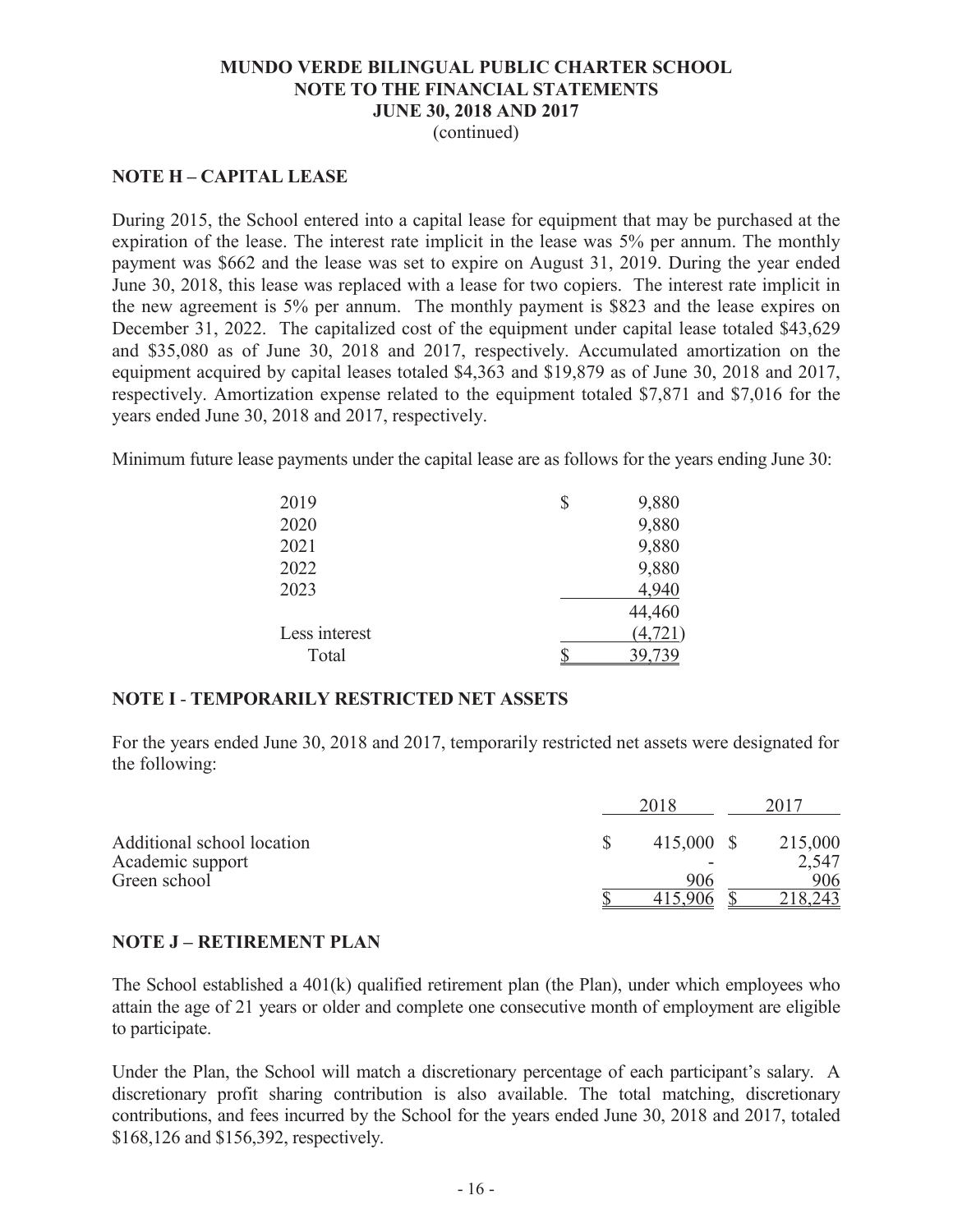(continued)

## **NOTE K – CONCENTRATIONS OF RISK**

The School is dependent on funding from the District of Columbia, as authorized by the District of Columbia Public Charter Board. During the years ended June 30, 2018 and 2017, approximately 85% and 83% of total support was received from the District of Columbia, respectively.

The School is limited to enrolling students that are residents of the District of Columbia. As a DC Public Charter School, the School must compete for students against the DC Public School system and other DC Public Charter Schools. Uniform Per-Student Funding received from the District of Columbia is based upon actual student enrollment determined by an annual enrollment audit. As a result, actual revenue may vary materially from budgeted revenue if under-enrollment were to occur.

The School maintains its cash in several financial institutions. The cash balances are insured by the Federal Deposit Insurance Corporation (FDIC) up to \$250,000. The School's cash routinely exceeds the FDIC limit. Management does not believe the School is exposed to any significant credit risk on its cash and cash equivalents.

## **NOTE L – SUBSEQUENT EVENTS**

In preparing these financial statements, the School's management has evaluated events and transactions for potential recognition or disclosure through November 29, 2018, the date the financial statements were available to be issued. There were no events or transactions discovered during the evaluation that required recognition or further disclosure.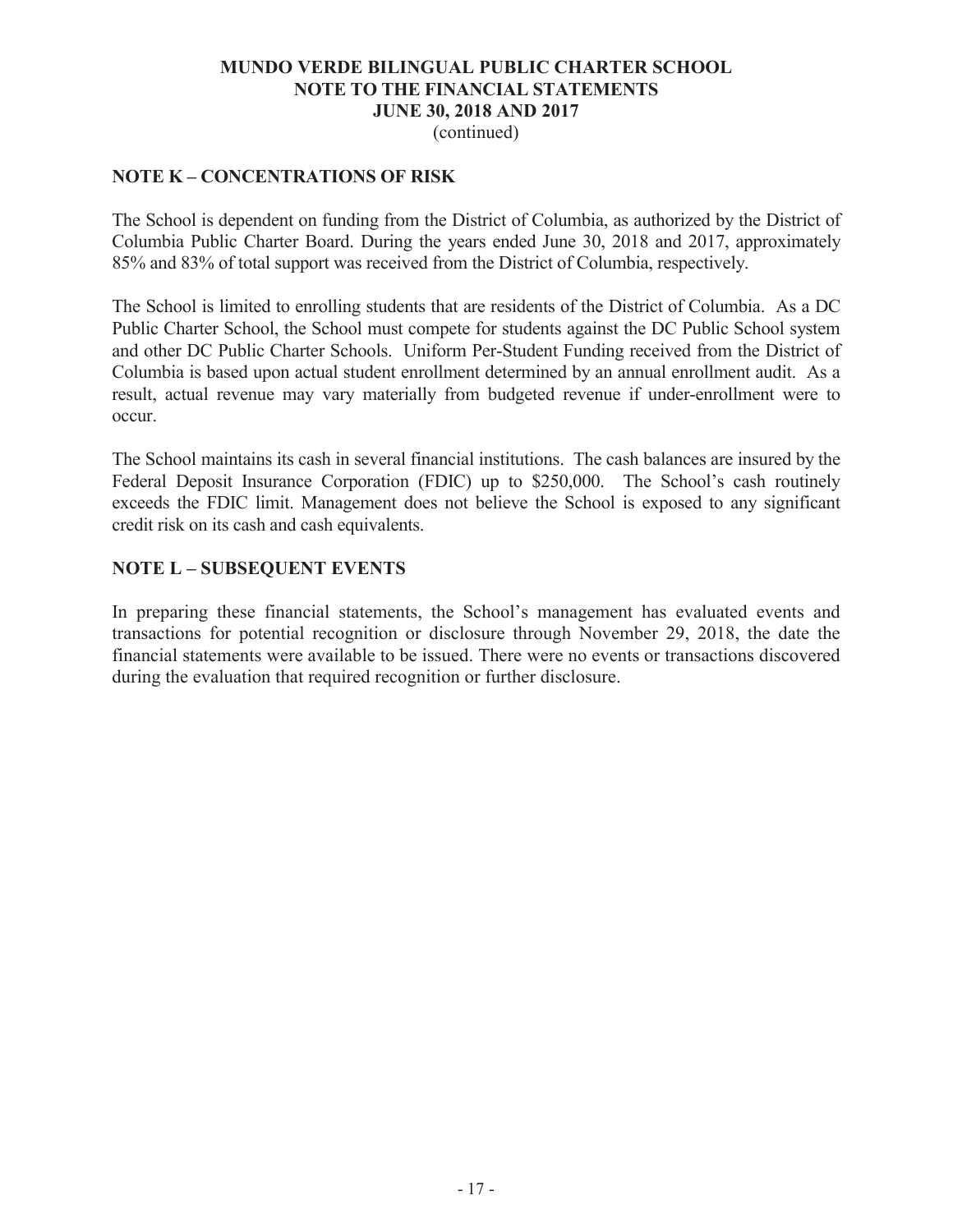

1730 Rhode Island Avenue, NW Suite 800 Washington, DC 20036 (202) 296-3306 Fax: (202) 296-0059

# **Independent Auditor's Report on Internal Control over Financial Reporting and on Compliance and Other Matters Based on an Audit of Financial Statements Performed in Accordance with** *Government Auditing Standards*

To the Board of Directors of Mundo Verde Bilingual Public Charter School Washington, DC

We have audited, in accordance with the auditing standards generally accepted in the United States of America and the standards applicable to financial audits contained in *Government Auditing Standards* issued by the Comptroller General of the United States, the financial statements of Mundo Verde Bilingual Public Charter School (the "School"), which comprise the statement of financial position as of June 30, 2018, and the related statements of activities, functional expenses and cash flows for the year then ended, and the related notes to the financial statements, and have issued our report thereon dated November 29, 2018.

## **Internal Control over Financial Reporting**

In planning and performing our audit of the financial statements, we considered the School's internal control over financial reporting (internal control) to determine the audit procedures that are appropriate in the circumstances for the purpose of expressing our opinion on the financial statements, but not for the purpose of expressing an opinion on the effectiveness of the School's internal control. Accordingly, we do not express an opinion on the effectiveness of the School's internal control.

A *deficiency in internal control* exists when the design or operation of a control does not allow management or employees, in the normal course of performing their assigned functions, to prevent, or detect and correct, misstatements on a timely basis. A *material weakness* is a deficiency, or a combination of deficiencies, in internal control, such that there is a reasonable possibility that a material misstatement of the entity's financial statements will not be prevented, or detected and corrected on a timely basis. A *significant deficiency* is a deficiency, or a combination of deficiencies, in internal control that is less severe than a material weakness, yet important enough to merit attention by those charged with governance.

Our consideration of internal control was for the limited purpose described in the first paragraph of this section and was not designed to identify all deficiencies in internal control that might be material weaknesses or significant deficiencies. Given these limitations, during our audit we did not identify any deficiencies in internal control that we consider to be material weaknesses. However, material weaknesses may exist that have not been identified.